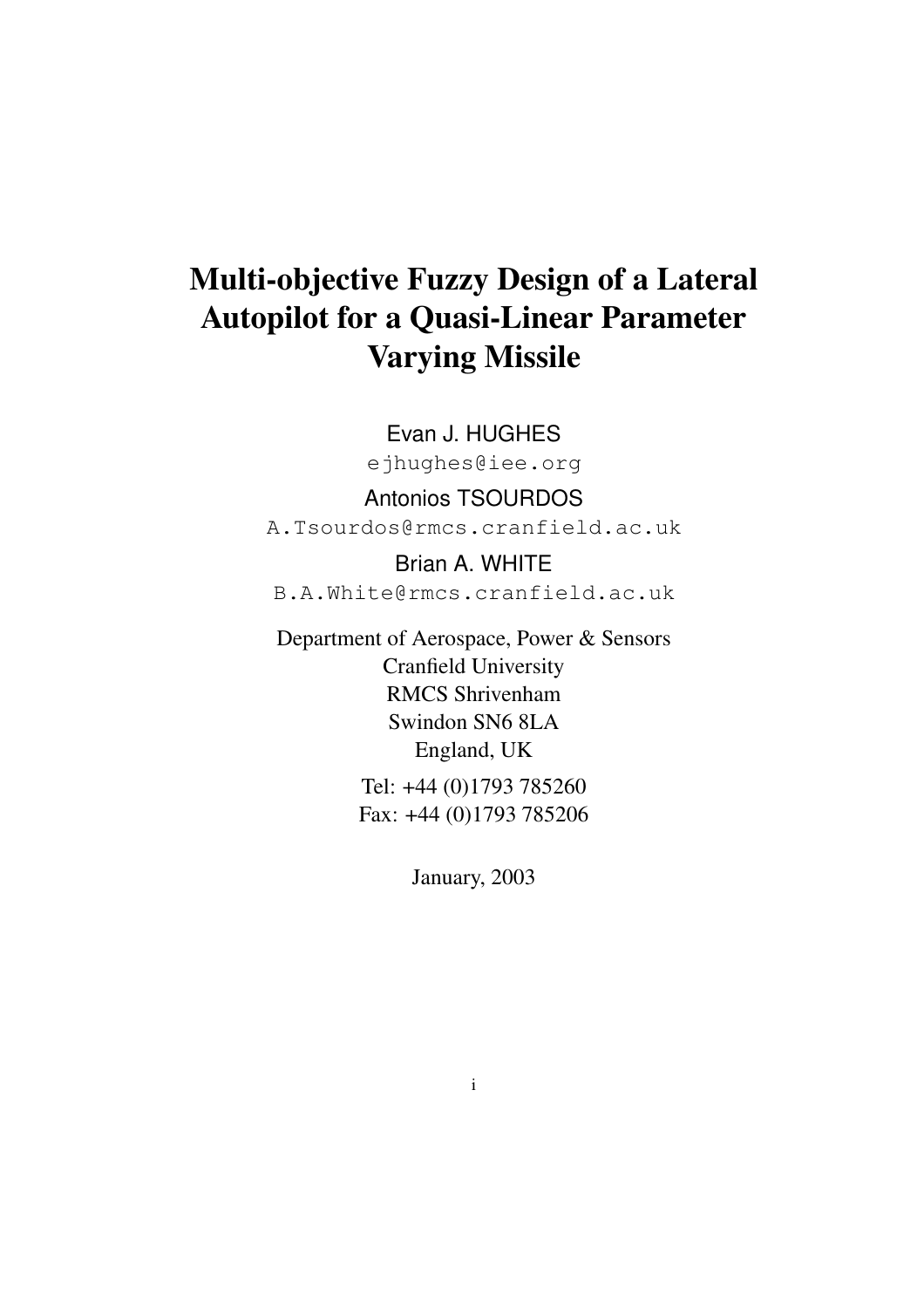#### Abstract

Gain scheduled control is one very useful control technique for linear parameter-varying (LPV) and nonlinear systems. A disadvantage of gainscheduled control is that it is not easy to design a controller that guarantees the global stability of the closed-loop system over the entire operating range from the theoretical point of view. Another disadvantage is that the interpolation increases in complexity as number of scheduling parameters increases. As an improvement, this paper presents a gain-scheduling control technique, in which fuzzy logic is used to construct a model representing a quasi-LPV or a nonlinear missile and to perform a control law. The fuzzy inference system is generated using a multi-objective evolutionary algorithm to optimise the performance characteristics of the plant.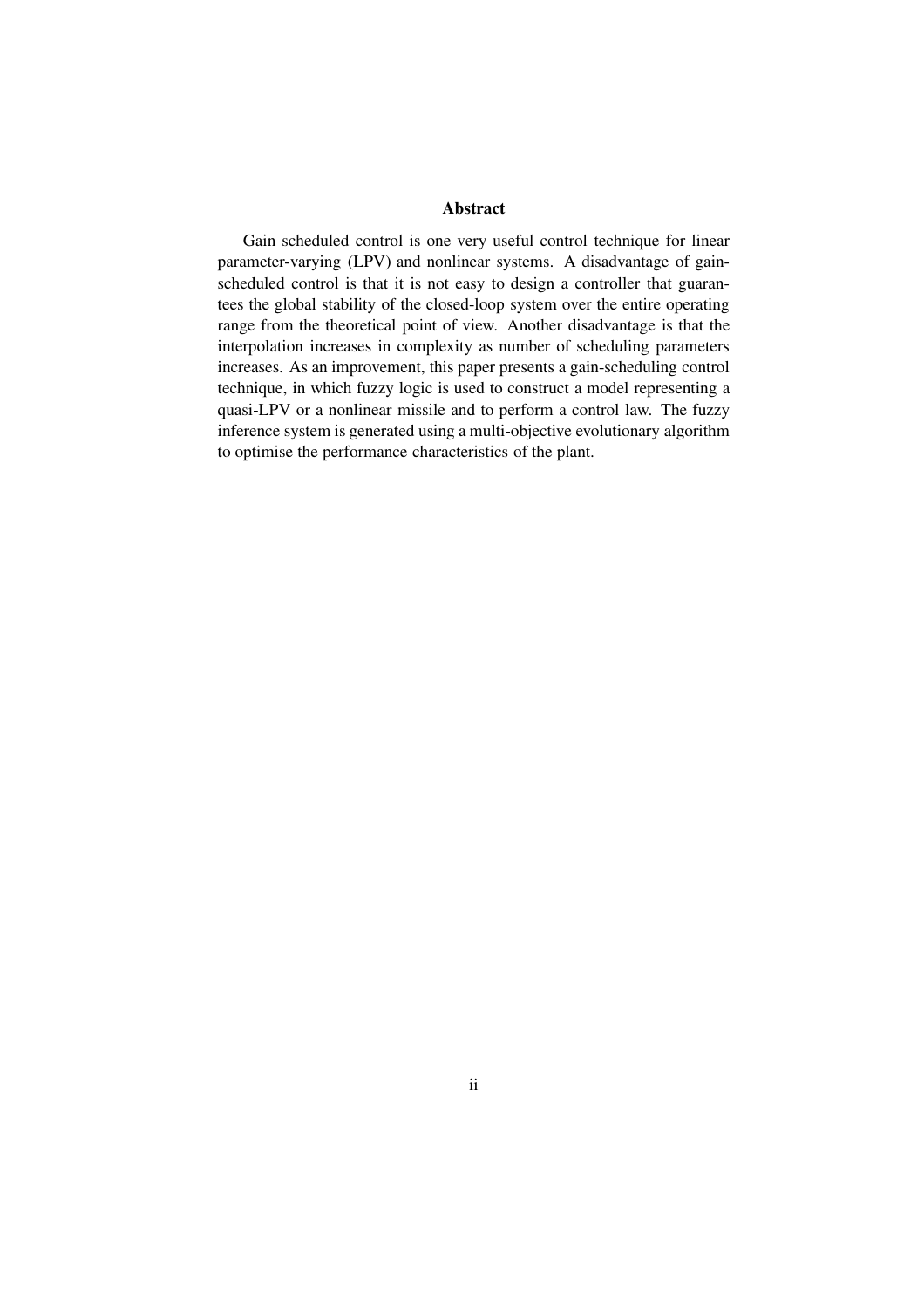# **Contents**

| $\mathbf{1}$ | <b>Introduction</b>                                                                                                               | $\mathbf{1}$                                    |
|--------------|-----------------------------------------------------------------------------------------------------------------------------------|-------------------------------------------------|
| 2            | Quasi-linear parameter varying missile model                                                                                      | $\overline{2}$                                  |
| 3            | <b>Quasi-linear parameter-varying representation</b>                                                                              | $\boldsymbol{4}$                                |
| 4            | Performance with pole placement via LMI                                                                                           | 5                                               |
| 5            | <b>Gain scheduling</b><br>5.1<br>Design of the sideslip velocity autopilot $\dots \dots \dots \dots \dots$<br>5.2<br>5.3<br>5.4   | 7<br>$\overline{7}$<br>$\overline{7}$<br>8<br>9 |
| 6            | <b>Fuzzy Inference System</b>                                                                                                     | 11                                              |
| 7            | <b>Multiobjective Evolutionary Algorithm</b><br>7.1<br>7.2<br>Chromosome structure and objectives<br>7.3<br>7.3.1<br>7.3.2<br>7.4 | 11<br>11<br>12<br>13<br>13<br>15<br>15          |
| 8            | <b>Experimental Results</b>                                                                                                       | 16                                              |
| 9            | <b>Conclusions</b>                                                                                                                | 26                                              |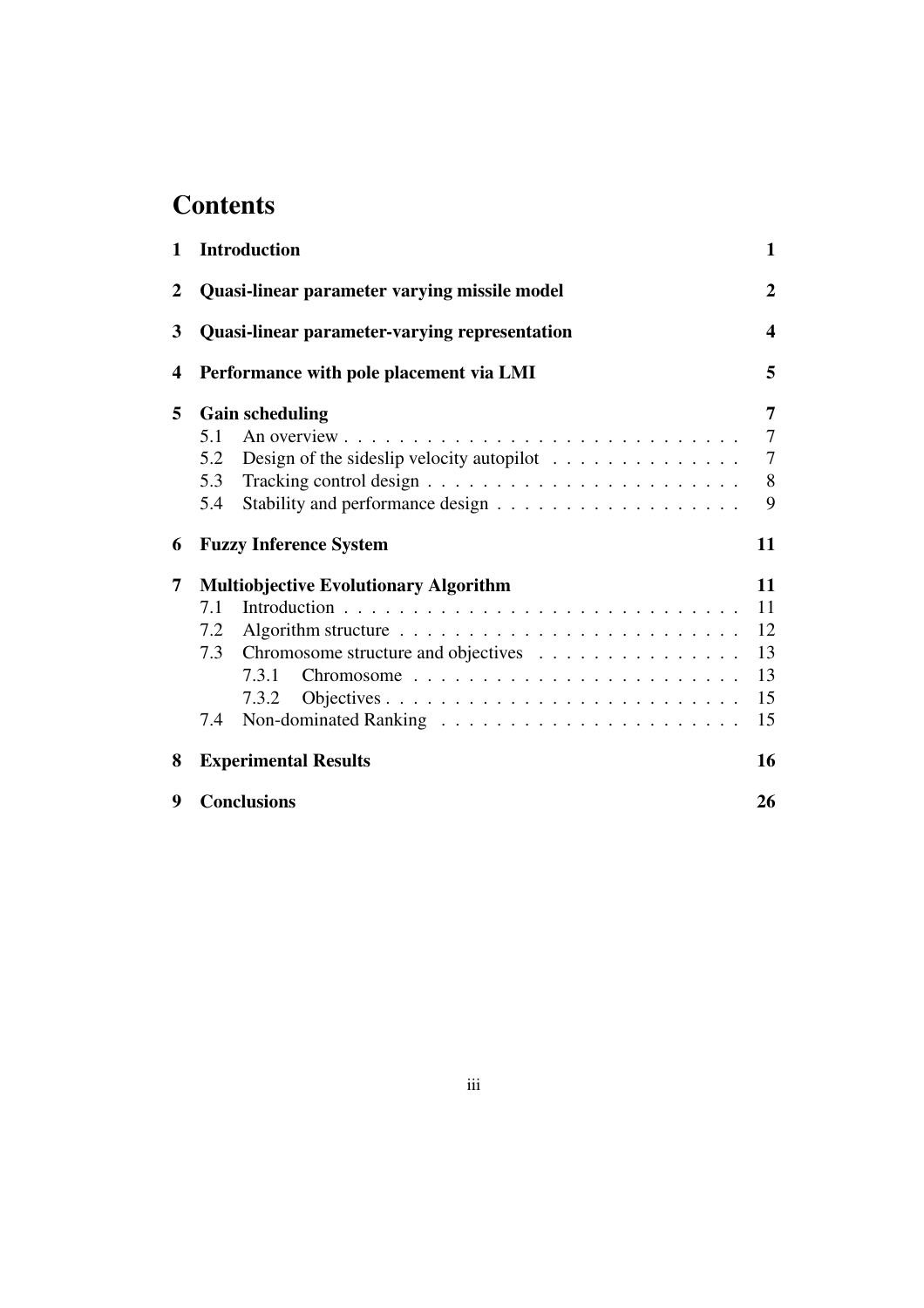# List of Figures

| 1  |                                                                                                                                       | 2  |
|----|---------------------------------------------------------------------------------------------------------------------------------------|----|
| 2  | The performance of the pole placement controller for the Horton<br>missile is presented as a D-stability region. All the poles of the |    |
|    |                                                                                                                                       | 6  |
| 3  | Block diagram description of the gain scheduling controller.                                                                          | 7  |
| 4  | A simple case of polytope $P$ for a plant of dimension one and a                                                                      |    |
|    |                                                                                                                                       | 10 |
| 5  | The gain scheduling controller gains for the flight envelope at $0^{\circ}$                                                           |    |
|    |                                                                                                                                       | 11 |
| 6  |                                                                                                                                       | 14 |
| 7  | Pareto set for 5 Membership Functions (MF) each, 4 MF each and                                                                        |    |
|    | 3 MF each.                                                                                                                            | 16 |
| 8  | Membership function locations for Mach and 3 member functions                                                                         | 17 |
| 9  | Membership function locations for Incidence and 3 member func-                                                                        |    |
|    |                                                                                                                                       | 18 |
| 10 | Membership function locations for Mach and 4 member functions                                                                         | 19 |
| 11 | Membership function locations for Incidence and 4 member func-                                                                        |    |
|    | tions                                                                                                                                 | 20 |
| 12 | Membership function locations for Mach and 5 member functions                                                                         | 21 |
| 13 | Membership function locations for Incidence and 5 member func-                                                                        |    |
|    | and the contract of the<br>and the state of the state of the                                                                          | 22 |
| 14 | Example gain surface for $K_1$ and 5 MF per input                                                                                     | 23 |
| 15 | Example gain surface for $K_2$ and 5 MF per input                                                                                     | 24 |
| 16 | Example gain surface for $K_3$ and 5 MF per input                                                                                     | 25 |
|    |                                                                                                                                       |    |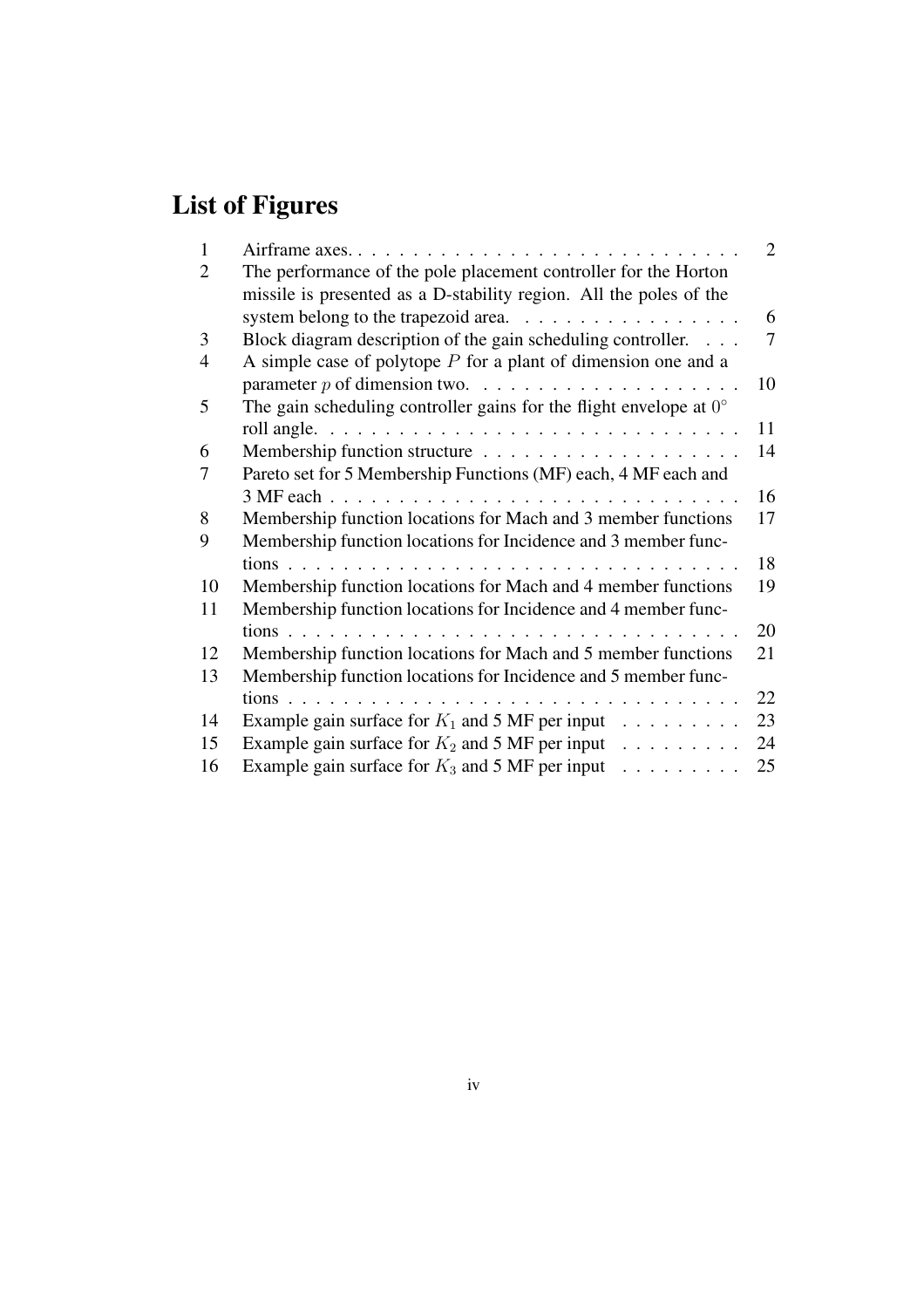# List of Tables

|  | 1 Coefficients in nonlinear model (1). $\dots \dots \dots \dots \dots \dots$ 3 |  |  |
|--|--------------------------------------------------------------------------------|--|--|
|--|--------------------------------------------------------------------------------|--|--|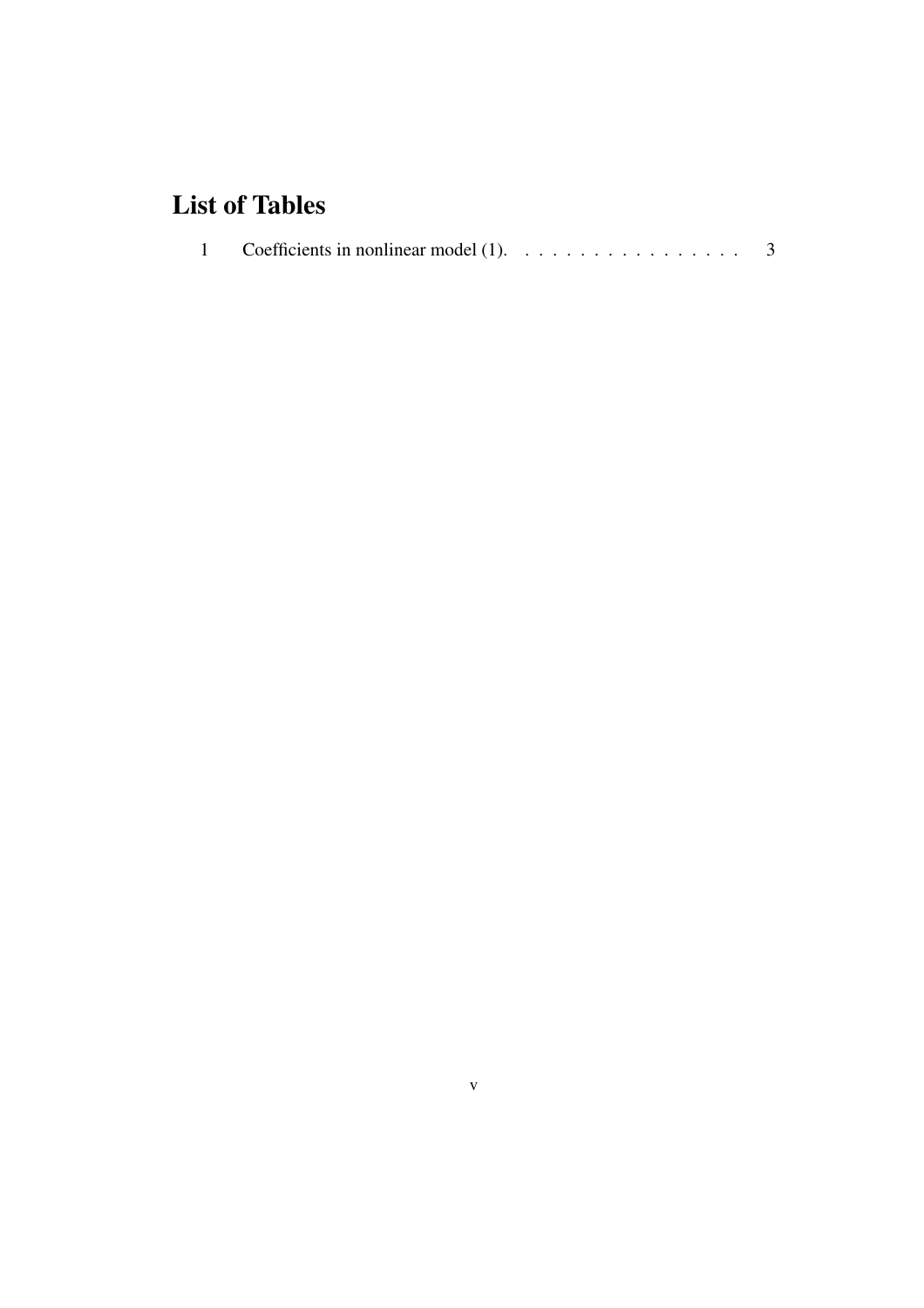# 1 Introduction

Missiles are required to operate over an expanded flight envelope to meet the challenge of highly manoeuvrable targets. In such a scenario, an autopilot derived from linearisation about a single flight condition will be unable to achieve suitable performance for the whole envelope. Thus, there is an inherent tension in autopilot design between the nonlinearity of the missile and the linearity of the controller [1].

Mathematical representation of nonlinear missile dynamics lends itself to several interpretations. The interpretations aim at deriving models which adequately capture missile behaviour *and* are practical for systematic control design.

One of the most popular methods for applying linear time-invariant (LTI) control theory to time-varying and/or quasi-linear systems is gain scheduling [2]. This strategy involves obtaining Taylor linearised models for the plant at finitely many equilibria ("set points"), designing an LTI control law ("point design") to satisfy local performance objectives for each point, and then adjusting ("scheduling") the controller gains in real time as the operating conditions vary. This approach has been applied successfully for many years, particularly for aircraft and process control problems.

Despite past success of gain scheduling in practice, until recently little has been known about it theoretically as a time-varying and/or quasi-linear control technique. Also, determining the actual scheduling routine is more of an art than a science. While *ad hoc* approaches such as linear interpolation and curve fitting may be sufficient for simple static-gain controllers, doing the same for dynamic multi-variable controllers can be a rather tedious process.

An early theoretical investigation into the performance of parameter-varying systems can be found in [3]. During the 1980's, Rugh and his colleagues developed an analytical framework for gain scheduling using extended linearisation [2]. Also, Shamma and Athans [4] introduced linear parameter-varying (LPV) systems as a tool for quantifying such heuristic design rules as "the resulting parameter must vary slowly" and "the scheduling parameter must capture the nonlinearities of the plant". Shahruz and Behtash [5] suggested using LPV systems for synthesising gain-scheduled controllers.

In this paper a fuzzy pole-placement control design technique is applied to the autopilot design for the missile. The missile motion is modelled to be quasi-linear with unknown parameters. Based on the quasi-linear model, we adopt for design procedure the fuzzy pole-placement method. The performance objectives related with the transient, i.e. settling time, rising time, peak overshoot are achieved with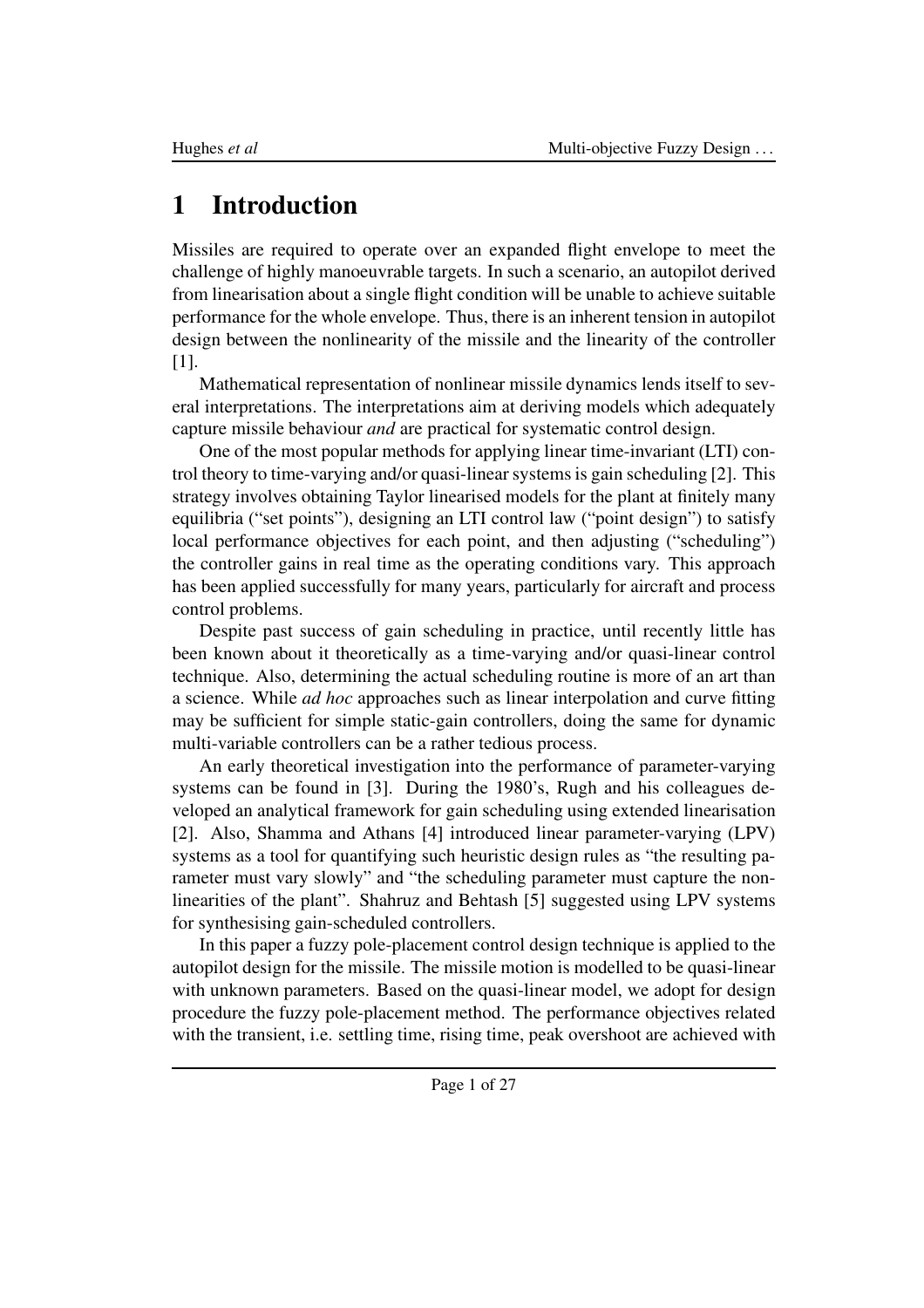the fuzzy pole-placement. However, since our problem is one of tracking, an additional performance objective, that of zero steady-state error should be taken into account. This can be achieved with an integral term in forward loop. In this scheme, unknown parameters are estimated and based on these estimates, control parameters are updated. Computer simulations show that this approach is very promising for the motion control design for missiles, which are highly quasilinear in dynamics. The optimisation of the fuzzy system is performed using a multiobjective evolutionary algorithm [6].

Section 2 details the missile model and coefficients, section ?? describes the design of the controller and the structure of the fuzzy inference system. The multiobjective evolutionary algorithm is detailed in section 7. Section 8 shows typical results from the optimisation process and section 9 concludes.

## 2 Quasi-linear parameter varying missile model

Missile autopilots are usually designed using linear models of nonlinear equations of motion and aerodynamic forces and moments [7], [8]. The objective of this paper is the design of a lateral acceleration autopilot for a quasi-linear parameter varying missile model. This model describes a reasonably realistic airframe of a tail-controlled tactical missile in the cruciform fin configuration (Figure 1). The aerodynamic parameters in this model are derived from wind-tunnel measurements [9].



Figure 1: Airframe axes.

The starting point for mathematical description of the missile is the following nonlinear model [10], [9] of the horizontal motion (on the  $xy$  plane in Figure 1):

 $\dot{v} = y_v(M, \lambda, \sigma)v - Ur + y_{\zeta}(M, \lambda, \sigma)\zeta$ 

Page 2 of 27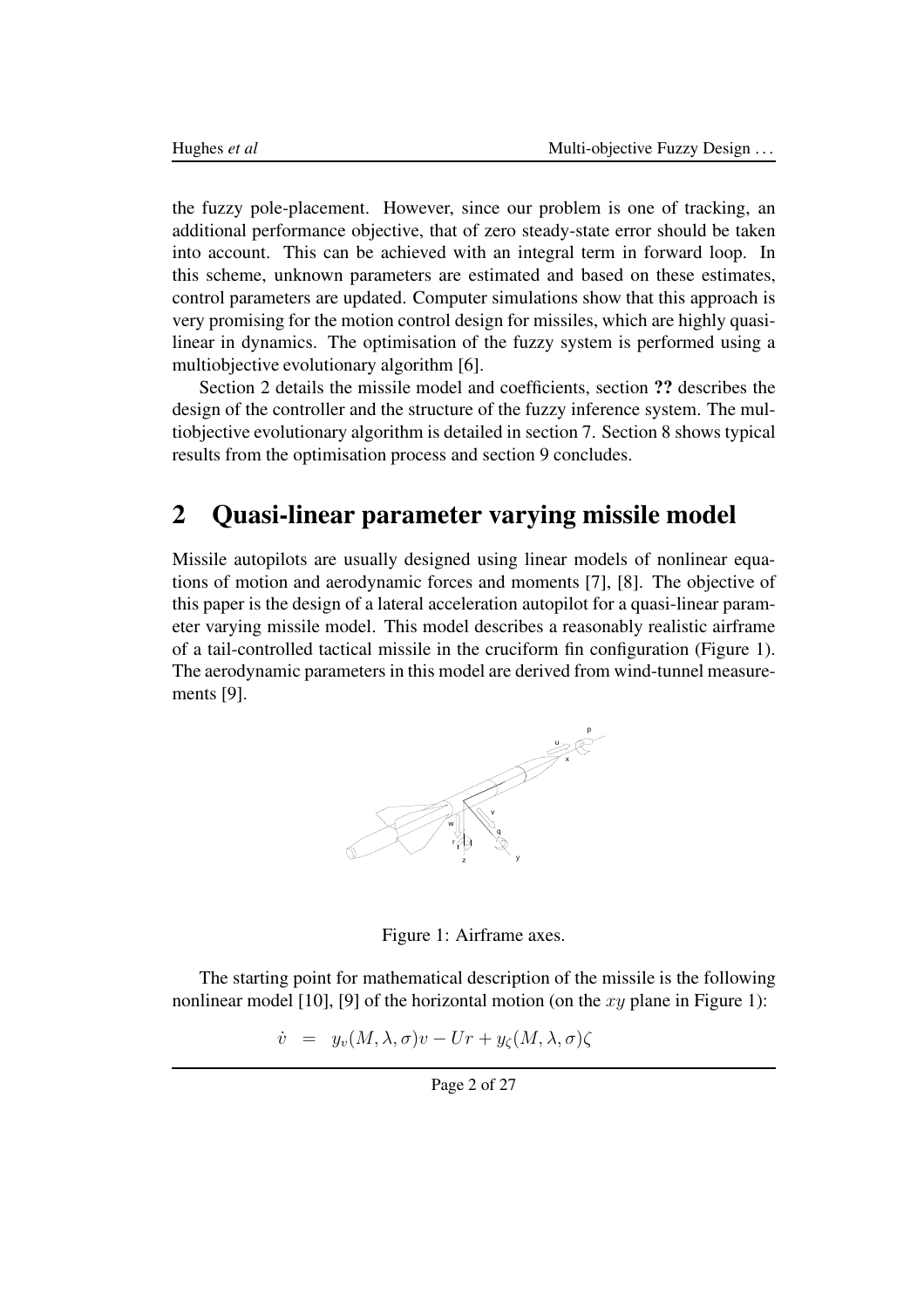|               | Interpolated formula                                         |  |
|---------------|--------------------------------------------------------------|--|
| $C_{y_v}$     | $0.5[(-25+M-60]\sigma])(1+\cos 4\lambda)+$                   |  |
|               | $(-26 + 1.5M - 30 \sigma )(1 - \cos 4\lambda)]$              |  |
| $C_{y_\zeta}$ | $10 + 0.5[(-1.6M + 2]\sigma])(1 + \cos 4\lambda) +$          |  |
|               | $(-1.4M + 1.5 \sigma )(1 - \cos 4\lambda)]$                  |  |
| $C_{n_r}$     | $-500 - 30M + 200 \sigma $                                   |  |
| $C_{n_v}$     | $s_m C_{y_v}$ , where:                                       |  |
|               | $s_m = d^{-1}[1.3 + 0.1M + 0.2(1 + \cos 4\lambda)]\sigma$  + |  |
|               | $0.3(1-\cos 4\lambda) \sigma -(1.3+m/500) $                  |  |
|               | $C_{n_c}$   $s_f C_{y_c}$ , where:                           |  |
|               | $s_f = d^{-1}[2.6 - (1.3 + m/500)]$                          |  |

Table 1: Coefficients in nonlinear model (1).

$$
= \frac{1}{2}m^{-1}\rho V_o S(C_{y_v}v + V_o C_{y_\zeta}\zeta) - Ur
$$
  
\n
$$
\dot{r} = n_v(M, \lambda, \sigma)v + n_r(M, \lambda, \sigma)r + n_\zeta(M, \lambda, \sigma)\zeta
$$
  
\n
$$
= \frac{1}{2}I_z^{-1}\rho V_o Sd\Big(\frac{1}{2}dC_{n_r}r + C_{n_v}v + V_o C_{n_\zeta}\zeta\Big).
$$
 (1)

where the variables are defined in Figure 1.

Here v is the sideslip velocity, r is the body rate,  $\zeta$  the rudder fin deflections,  $y_v, y_c$  semi-non-dimensional force derivatives due to lateral and fin angle,  $n_v, n_c, n_r$  semi-non-dimensional moment derivatives due to sideslip velocity, fin angle and body rate. Finally, U is the longitudinal velocity. Furthermore,  $m = 125$ kg is the missile mass,  $\rho = \rho_0 - 0.094h$  air density ( $\rho_0 = 1.23$  kgm<sup>-3</sup> is the sea level air density and  $h$  the missile altitude in km),  $V<sub>o</sub>$  the total velocity in ms<sup>-1</sup>,  $S = \pi d^2/4 = 0.0314$  m<sup>2</sup> the reference area (d = 0.2 m is the reference diameter) and  $I_z = 67.5 \text{ kgm}^2$  is the lateral inertia. For the coefficients  $C_{y_v}, C_{y_\zeta}, C_{n_r}, C_{n_v}, C_{n_\zeta}$  only discrete data points are available, obtained from wind tunnel experiments. Hence, an interpolation formula, involving the Mach number  $M \in [0.6, 6.0]$ , roll angle  $\lambda \in [4.5^{\circ}, 45^{\circ}]$  and total incidence  $\sigma \in [3^{\circ}, 30^{\circ}]$ , has been calculated with the results summarised in Table 1.

The total velocity vector  $\vec{V}_o$  is the sum of the longitudinal velocity vector  $\vec{U}$ and the sideslip velocity vector  $\vec{v}$ , i.e.  $\vec{V}_o = \vec{U} + \vec{v}$ , with all three vectors lying on the xy plane (see Figure 1). We assume that  $U \gg v$ , so that the total incidence σ, or the angle between  $\vec{U}$  and  $\vec{V}_o$ , can be taken as  $\sigma = v/V_o$ , as  $\sin \sigma \approx \sigma$  for small  $\sigma$ . Thus, we have  $\sigma = v/V_o = v/\sqrt{v^2 + U^2}$ , so that the total incidence is a nonlinear function of the sideslip velocity and longitudinal velocity,  $\sigma = \sigma(v, U)$ .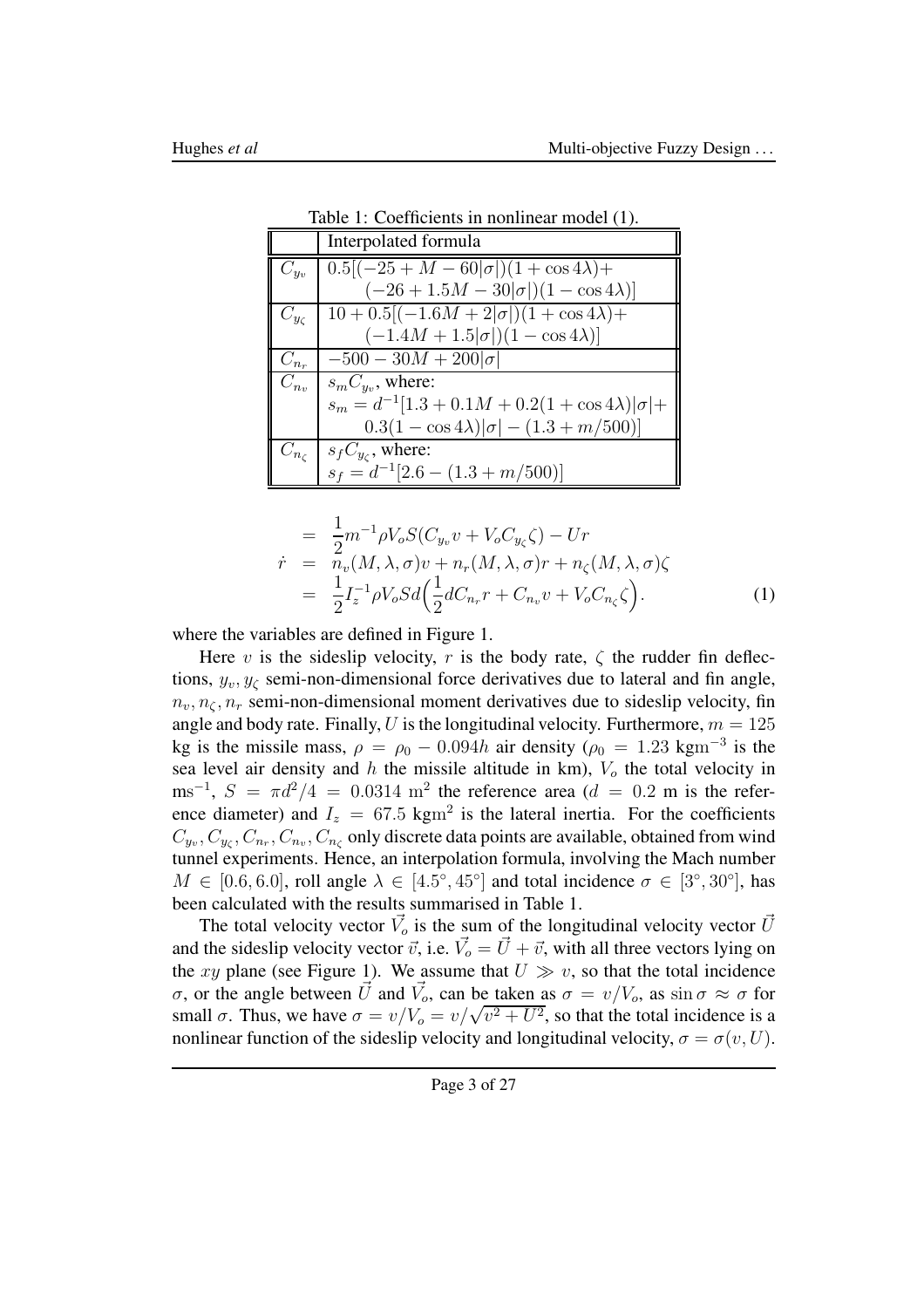The Mach number is obviously defined as  $M = V_o/a$ , where a is the speed of sound. Since  $V_0 = \sqrt{v^2 + U^2}$ , the Mach number is also a nonlinear function of the sideslip velocity and longitudinal velocity,  $M = M(v, U)$ .

It follows from the above discussion that all coefficients in Table 1 can be interpreted as nonlinear functions of three variables: sideslip velocity  $v$ , longitudinal velocity U and roll angle  $\lambda$ .

For an equilibrium  $(v_0, r_0, \zeta_0)$  it is possible to derive from (1) a linear model in incremental variables,  $\bar{v} = v - v_0$ ,  $\bar{r} = r - r_0$  and  $\bar{\zeta} = \zeta - \zeta_0$ . In particular, for the straight level flight (with gravity influence neglected), we have  $(v_0, r_0, \zeta_0)$  =  $(0, 0, 0)$ , so that the incremental and absolute variables are numerically identical, although conceptually different.

### 3 Quasi-linear parameter-varying representation

The missile model introduced in Equation (1) is nonlinear with explicit state dependence, v, directly proportional to  $\sigma$ . The technique presented in this paper, gain scheduling, Rugh et al [?], start from the quasi-linear parameter-varying form of this model.

Assume the nonlinear model of the form,

$$
\begin{array}{rcl}\n\dot{x} & = & f(x, u, q) \\
y & = & h(x, u, q),\n\end{array} \tag{2}
$$

where the x is the state vector, u is the control input of the system,  $y$  is the output and  $q$  an exogenous parameter.

The set,  $\mathcal{E}$ , of operating points (equilibrium points) of Equation (2) depends on parameter  $q \in \mathcal{R}$  and is denoted as

$$
\mathcal{E} = \{ (x_0, u_0, q) \in \mathcal{X} \times \mathcal{U} \times \mathcal{R} | \quad f(x_0, u_0, q) = 0 \}.
$$
 (3)

The set of equilibrium for the missile is defined as  $\mathcal{E} = \{(v_0, r_0, \zeta_0, U_0, \lambda_0) \in$  $\mathcal{X} \times \mathcal{U} \times \mathcal{R}$   $f(v_0, r_0, \zeta_0, U_0, \lambda_0) = 0$  where  $f(v, r, \zeta, U, \lambda)$  represents the nonlinear differential Equation (1). The parameter  $p = (v, U, \lambda)$  is introduced and it uniquely determines an operating point (equilibrium point) of the system (a point of  $\mathcal E$ ). This parameter p depends on the state variable v and on the external parameters U and  $\lambda$ .

Since the term  $y_{\zeta}(p)\delta\zeta$  will be small, due to the small lateral force generated Note that the control of the lateral acceleration (latax),  $a<sub>v</sub>$ , can be approximately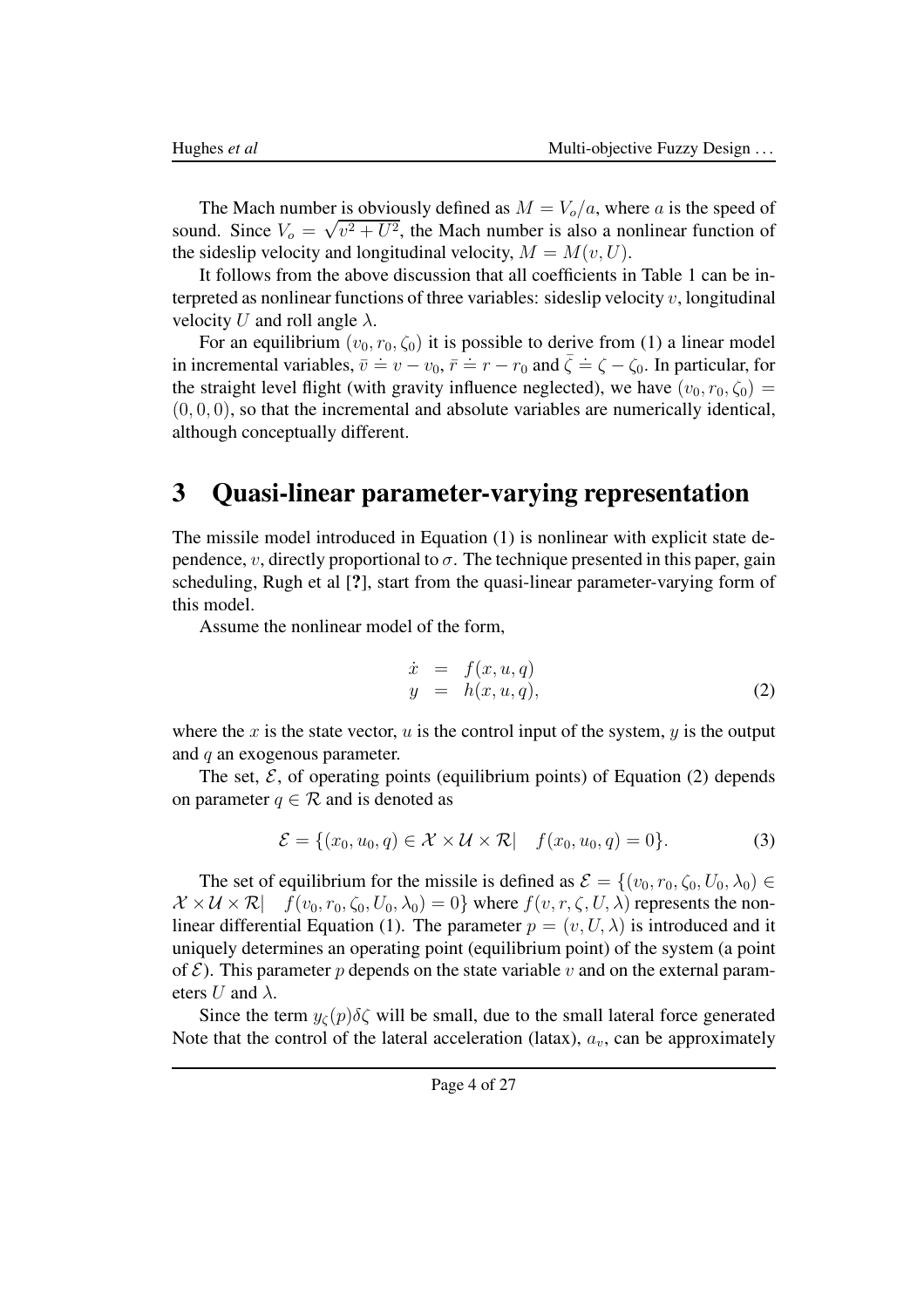performed via the control of the lateral velocity,  $a_v = \dot{v} + Ur \approx y_v v$ , since the term  $y_c \zeta$  will be small, due to the small lateral force generated by the tail fins compared to the tail fin moment.

Assuming incremental state variable,  $\delta x = x - x_0(p)$ , control input,  $\delta u =$  $u - u_0(p)$ , and output,  $\delta y = y - y_0(p)$ , Taylor linearisation of the nonlinear system (2) at an operating point of  $\mathcal E$ , uniquely defined by parameter p, leads to

$$
\delta \dot{x} = \frac{\partial f}{\partial x}_{|p} \delta x + \frac{\partial f}{\partial u}_{|p} \delta u \n\delta y = \frac{\partial h}{\partial x}_{|p} \delta x.
$$
\n(4)

For an equilibrium  $(v_0, r_0, \zeta_0)$  uniquely defined by p, the Taylor linearisation of (1) gives a linear model in incremental variables,  $\delta v = v - v_0$ ,  $\delta r = r - r_0$  and  $\delta \zeta =$  $\zeta - \zeta_0$ . In fact, dependence on p states a quasi-linear parameter-varying (QLPV) form (5), with p comprises *both* a state variable, v and external parameters, U and λ.

$$
\begin{array}{rcl}\n\dot{\delta v} & = & \left(\frac{\partial y_v}{\partial v}v + y_v + \frac{\partial y_\zeta}{\partial v}\zeta\right)_{|p}\delta v - U_{|p}\delta r + y_{\zeta|p}\delta\zeta \\
\dot{\delta r} & = & \left(\frac{\partial n_v}{\partial v}v + n_v + \frac{\partial n_r}{\partial v}r + \frac{\partial n_\zeta}{\partial v}\zeta\right)_{|p}\delta v + n_{r|p}\delta r + n_{\zeta|p}\delta\zeta\n\end{array} \tag{5}
$$
\n
$$
\delta y = \delta v.
$$

In particular, for the straight level flight, we have  $(v_0, r_0, \zeta_0) = (0, 0, 0)$ , so that the incremental and absolute system forms are identical even if conceptually different, see Equation (6).

$$
\begin{bmatrix}\n\dot{\delta}v \\
\dot{\delta}r\n\end{bmatrix} = \begin{bmatrix}\ny_v(p) & -p_2 \\
n_v(p) & n_r(p)\n\end{bmatrix} \begin{bmatrix}\n\delta v \\
\delta r\n\end{bmatrix} + \begin{bmatrix}\ny_{\zeta}(p) \\
n_{\zeta}(p)\n\end{bmatrix} \delta \zeta
$$
\n
$$
\delta y = \begin{bmatrix} 1 & 0 \end{bmatrix} \begin{bmatrix} \delta v \\
\delta r \end{bmatrix}.
$$
\n(6)

### 4 Performance with pole placement via LMI

Before the desired level of performance is described, it has to be noticed that the missile is limited by both its natural behaviour and its actuators performance. The actuators limit the steering of the missile and consequently its performance. These actuators are modelled as second order systems, their characteristic is given by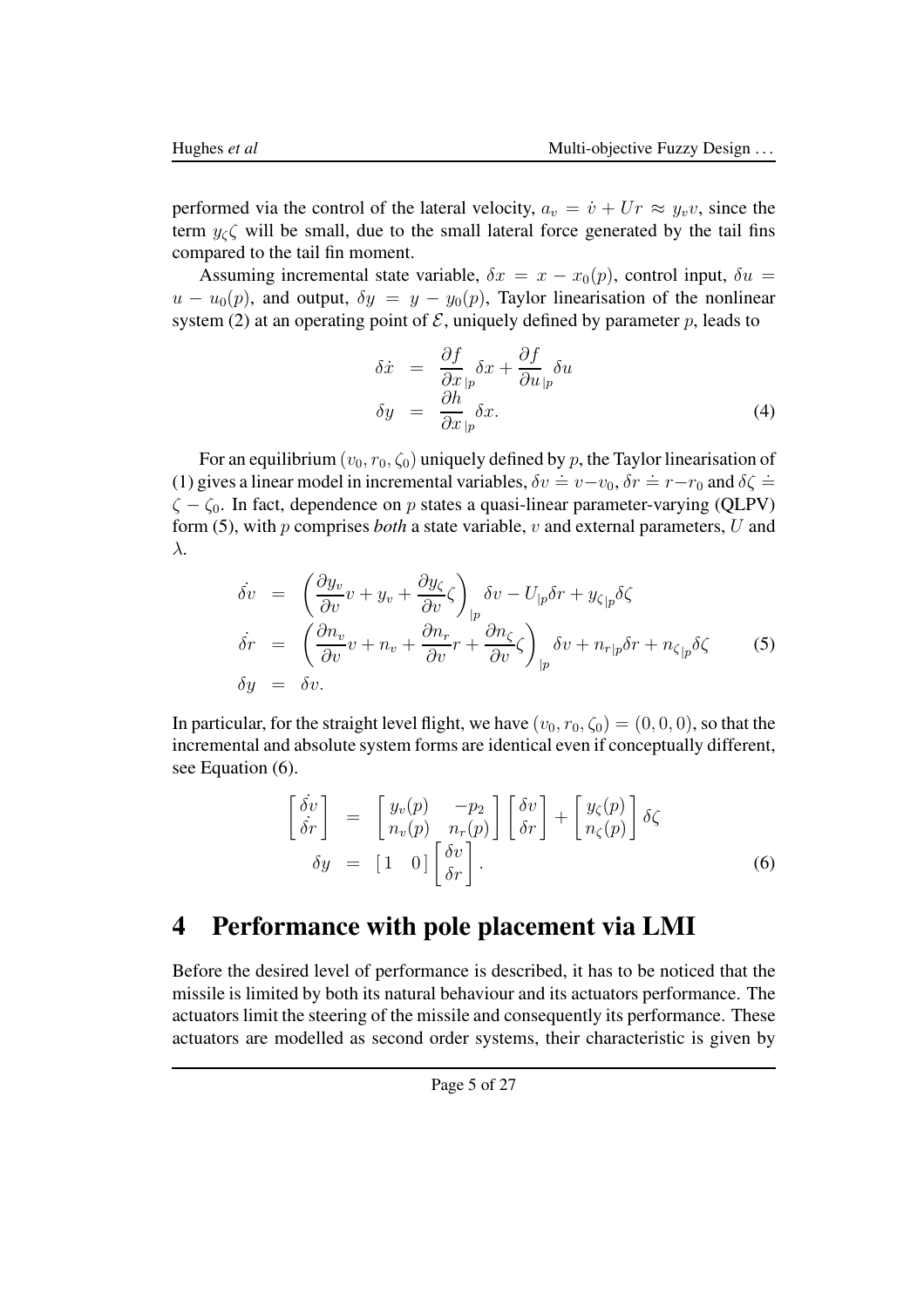their angle range,  $\pm 0.3$  rad, and their frequency response, 250 rad/s (frequency about 40 Hz). It has been chosen to keep the response of the pole placement controller within these constraints so that the actuators do not operate above their cut off frequency. This is achieved by limiting the frequency response of the pole placement controller less than 125 rad/s (about 20 Hz) and keeping the damping ratio above the critical value, for actuator fatigue and power consumption reasons. Additionally, the desired performance requires that the system performs within 0.1 s of maximum rising time.

The resulting D-stability region, where the poles have to stay in, is the intersection of three primitives: a cone in the left half-plane with half-angle  $\pi/4$  and tip at  $(0, 0)$  (for the damping), the half-plane left to  $-40$  (for the time rising) and the half-plane right to −87.5 (for the cuff off frequency). The physical angle range of the fins is not taken into account in the design process.



Figure 2: The performance of the pole placement controller for the Horton missile is presented as a D-stability region. All the poles of the system belong to the trapezoid area.

Modified Lyapunov equations characterise this D-stability region where they turn the classic Lyapunov equation into a family of Linear Matrix Inequalities. In the following, the feasibility of these is solved with the LMI Toolbox, Gahinet et al [?] for MATLAB. Assuming a region  $\mathcal{D} = \{z \in C | \quad L + Mz + M^T \bar{z} < 0\},\$ the matrix  $A'$  would have all its eigenvalues in this region  $D$ , if there exists a positive-definite symmetric matrix X satisfying the following LMIs  $(7)$ .

$$
\forall i, j \quad \lambda_{i,j} X + \mu_{i,j} A' X + \mu_{j,i} X A'^T < 0,\tag{7}
$$

where  $\lambda_{i,j}$  and  $\mu_{i,j}$  represent respectively the matrix coefficients of L and M. For system (5), it has been applied in the case of state feedback control design where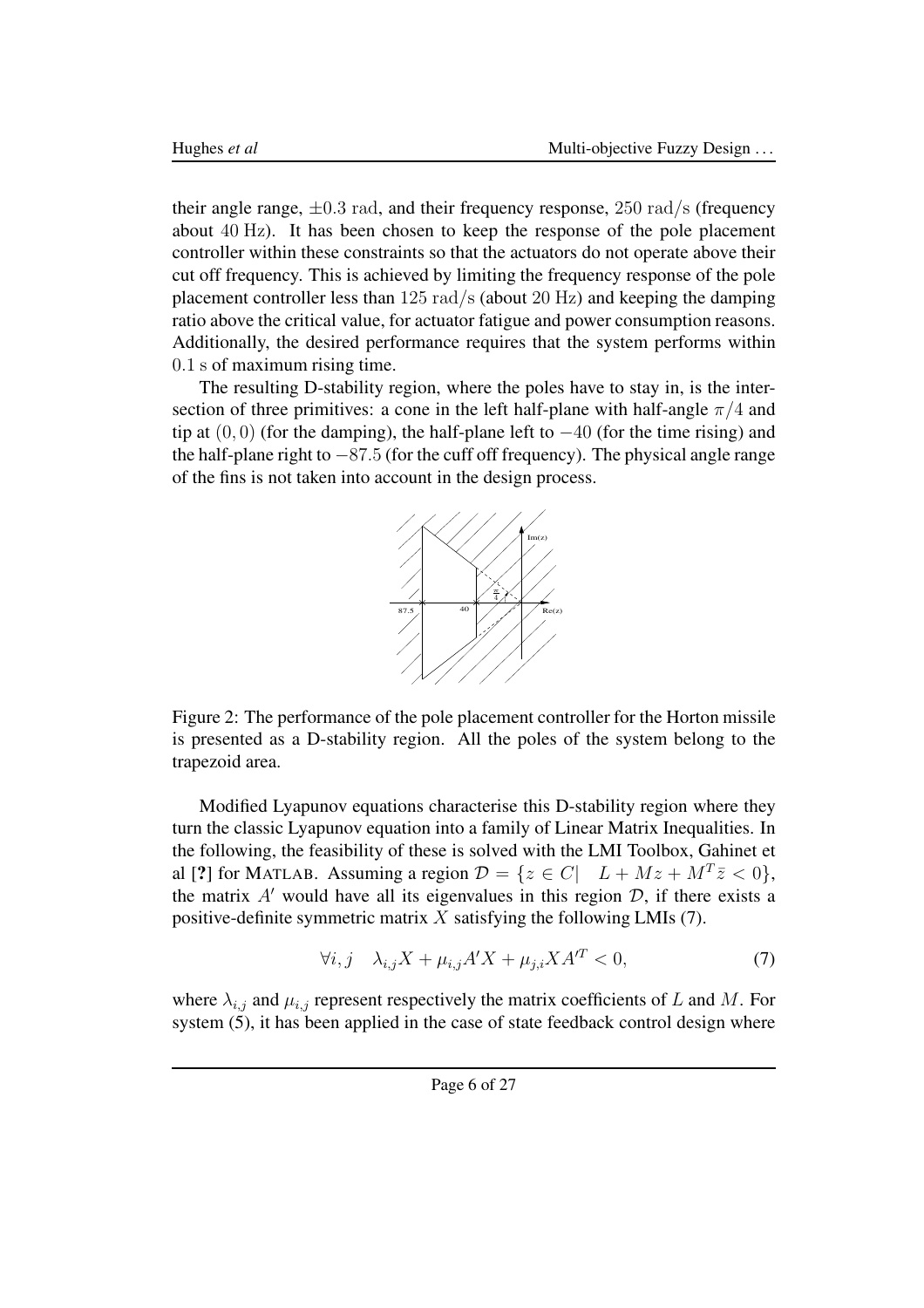the matrix  $A'$  is represented by the closed-loop matrix  $A + BK$ . It brings (8) with both  $Y = KX$  and X positive-definite symmetric.

$$
\forall (i,j) \quad \lambda_{i,j} X + \mu_{i,j} A X + \mu_{j,i} X A^T + \mu_{i,j} B Y + \mu_{j,i} Y^T B^T < 0,\tag{8}
$$

## 5 Gain scheduling

#### 5.1 An overview

Figure 3 shows a block diagram description of gain scheduling. The linear parametervarying system constitutes a family of systems and for each of them a LTI design is carried on. The gain feedback controller is scheduled by the parameter  $p$  and becomes a gain scheduling controller. From a discrete family of gain feedback controllers first computed to guarantee performance at some operating points (related to  $p$ ) and valid in its neighbourhood; the linear interpolation of these controllers carries over the performance of the closed-loop system on the whole flight envelope. The controller provides an incremental control input  $\delta \zeta$  and its total control to the plant is recovered as  $\zeta(p) = \zeta_0(p) + \delta \zeta$ .



Figure 3: Block diagram description of the gain scheduling controller.

#### 5.2 Design of the sideslip velocity autopilot

Section 3 described the Horton missile in a linearised form and from Equation (5) the incremental closed-loop system is derived for state feedback as follows,

$$
\delta \dot{x} = A(p)\delta x + B(p)\delta u = [A(p) + B(p)K(p)]\delta x, \tag{9}
$$

where  $K(p) = [K_1(p) \quad K_2(p)]$  is the gain scheduled controller.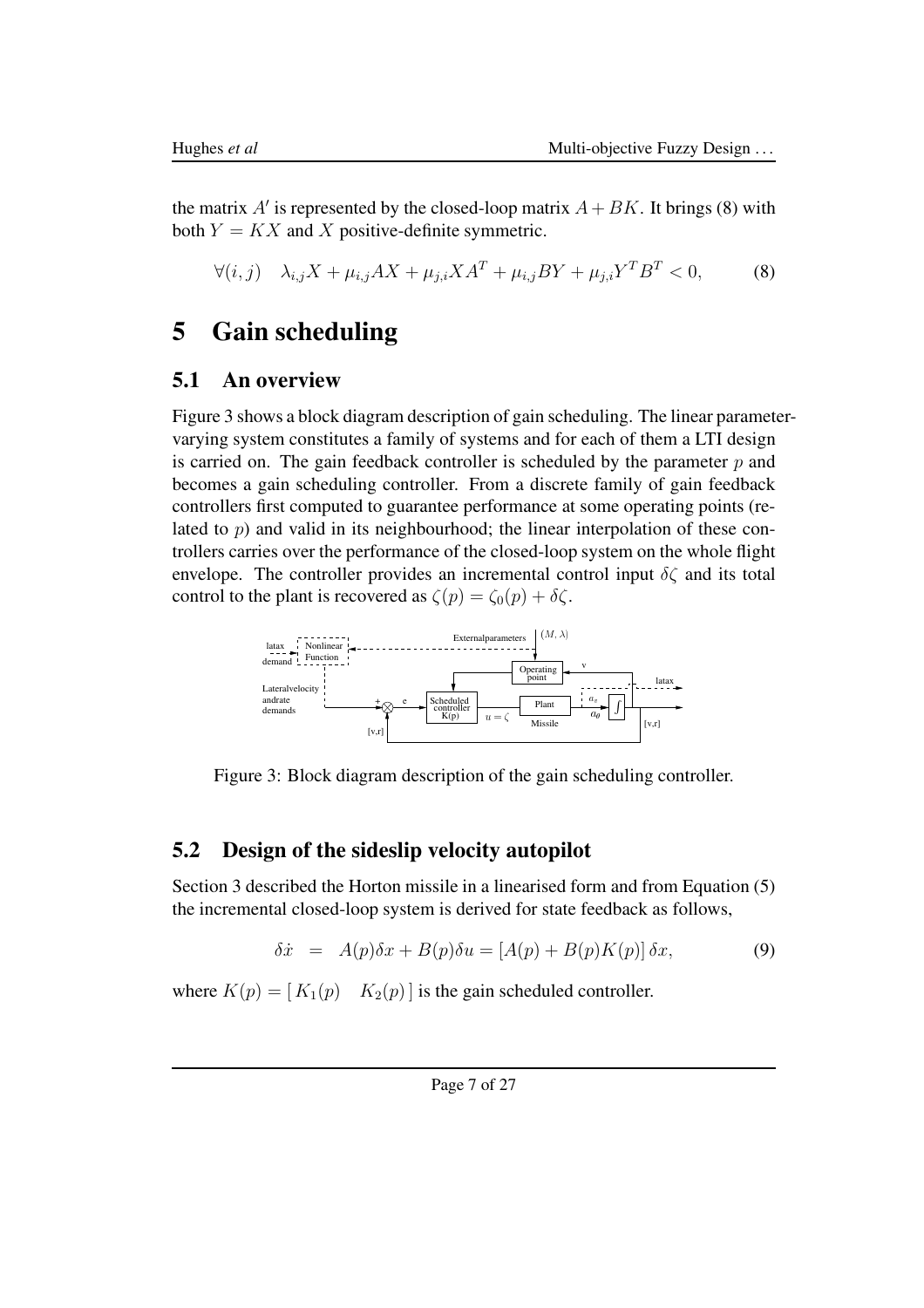#### 5.3 Tracking control design

This controller would result only to a desired transient of all local models by placing the poles of all the local systems within a specified area. However since our aim is good tracking for the missile we should include to the design specification except peak overshoot and settling time, zero steady-state error. This can be achieved with an integral term in the forward path.

The new augmented model would contain for this system one more state variable to account for this integral term. This new state variable is defined as:

$$
x_i = \int_{t_0}^t \mathbf{e} dt = \int_{t_0}^t (y - r) dt \tag{10}
$$

Therefore,

$$
\dot{x}_i = [y_d - r] \tag{11}
$$

The state space now is described by:

$$
\begin{bmatrix}\n\dot{x} \\
-\dot{x}_i\n\end{bmatrix} = \begin{bmatrix}\nA(p) & 0 \\
-C & 0\n\end{bmatrix} \begin{bmatrix}\nx \\
x_i\n\end{bmatrix} + \begin{bmatrix}\nB \\
0\n\end{bmatrix} \zeta + \begin{bmatrix}\n0 \\
1\n\end{bmatrix} r
$$
\n(12)

The compensated system therefore becomes:

$$
\begin{bmatrix}\n\dot{x} \\
-\dot{x}_i\n\end{bmatrix} = \begin{bmatrix}\nA(p) - BK(p) & -BK_i \\
-C & 0\n\end{bmatrix} \begin{bmatrix}\nx \\
-\frac{1}{x_i}\n\end{bmatrix} + \begin{bmatrix}\n0 \\
-\frac{1}{x}\n\end{bmatrix} r
$$
\n(13)

The characteristic polynomial of the compensated system is then equated with the desired polynomial at each step to adapt the controller gains.

The compensated system is of one order higher than the nominal one. This is because of the integral term, added for tracking purposes. The third pole has to be placed however in such location that the third order compensated system to behave similar to a second order. This add an extra requirement to the selection of gains for pole placement.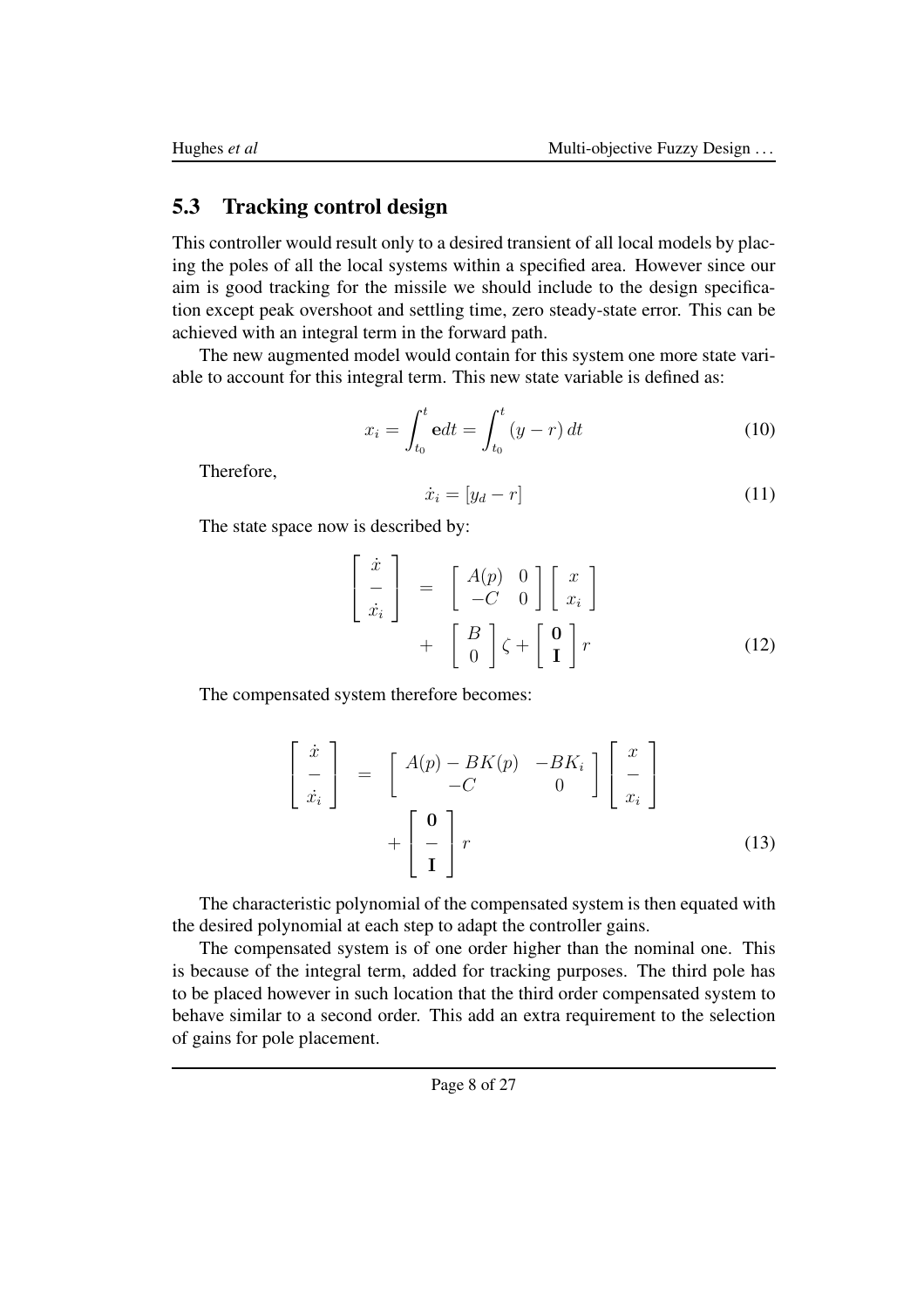#### 5.4 Stability and performance design

A suitable pole placement for this closed-loop system (9) will guarantee stability and performance accordingly. A polytopic approach is chosen here to capture the system nonlinearities. The polytope has to be sufficiently fine and representative of the closed-loop system on the full flight envelope. However, the convex hull on the full range of flight envelope give only very limited insight of the nonlinearities involved and a family of convex hull representative of the system on the flight envelope is preferred.

Hence, a controller is computed such that a Lyapunov function on each convex polytope of the closed-loop system can be found. This process can lead to some conservative results but there is guarantee of performance criteria introduced in Section 4 on each of these polytopes. In this work, the LMIs involved have been solved with the LMI Toolbox, Gahinet et al [?] for Matlab. The process is still difficult since there is no easy way to estimate the refinement needed to meet the requirements and the feasibility of the LMIs. Consequently, using genetic algrithms, the flight envelope is split as many times as necessary to obtain feasibility of the LMIs on each of sub-domain [?]. This approach leads to a discrete family of controllers each of them valids in its direct neighbourhood i.e. its corresponding convex polytope. The family of polytopes, noted  $P$  has to cover the whole flight envelope,  $\mathcal{F}$ ,

$$
\bigcup_{(i,j,k)\in N^l\times N^m\times N^n} P(i,j,k) = \mathcal{P} \subset \mathcal{F},\tag{14}
$$

where  $(l, m, n)$  is the total number of controllers on each dimension. From the design results a family of controllers given by,

$$
\mathcal{K} = \{ K(i, j, k) | \quad \forall (i, j, k) \in N_l \times N_m \times N_n \quad K(i, j, k) \text{ valid on polytope } P(i, j, k) \}
$$

So far, the performance has been guaranteed only on each individual convex polytope. To extend this result to the whole flight envelope further constraints on the design have been imposed. The linear interpolation of the gains of successive controllers has been considered in the following. Each controller  $K(i_0, j_0, k_0)$  has to satisfy the LMIs at  $p(i_0, j_0, k_0)$ , as in Section 4, and in its direct neighbourhood in a common domain with other neighbouring controllers. In this work the direct neighbour of  $K(i_0, j_0, k_0)$  considered is as far as the  $p(i, j, k)$   $\forall (i, j, k) \in$  $\{i_0 - 1, i_0 + 1\} \times \{j_0 - 1, j_0 + 1\} \times \{k_0 - 1, k_0 + 1\}$ . Finally, any linear combination of these controllers in a direct neighbourhood satisfies the LMIs and hence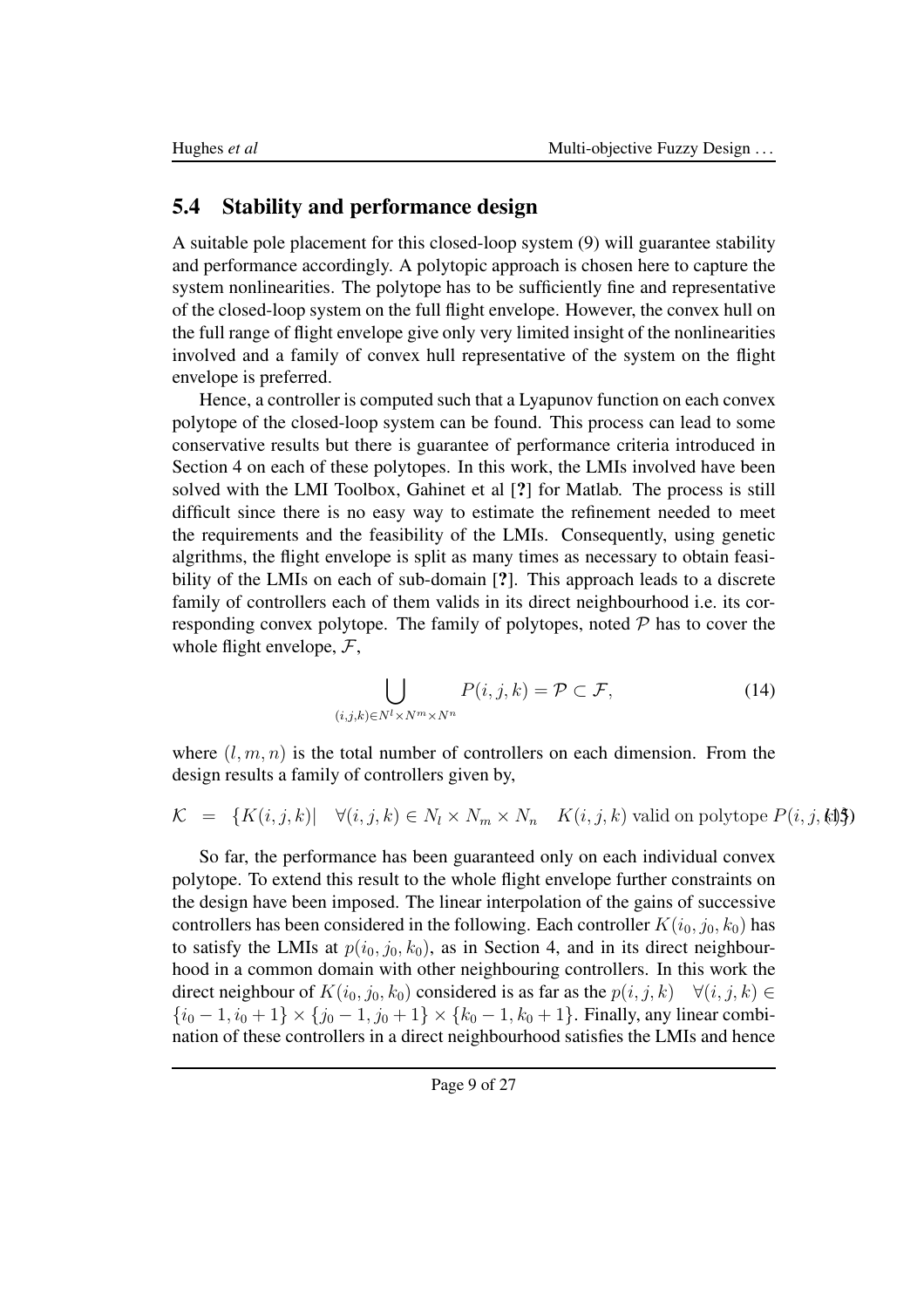the performance. Figure 4 is an attempt to visualise such polytopes for low dimensions.

On each polytope a Lyapunov function is found satisfying the LMIs and gives a linear controller. Thus, the linear interpolation between these controllers carries over the performance properties of the closed-loop system to the whole flight envelope.



Figure 4: A simple case of polytope  $P$  for a plant of dimension one and a parameter p of dimension two.

Next it is now proved, using resuls of Section 4, that this last approach guarantees the performance on whole flight envelope. Let assume the controller  $K(i_0, j_0, k_0)$ , which is referred in the following of this section by a subscript 0. The common Lyapunov matrices  $X_0$  and  $Y_0$  in Equation (8) lead to  $K_0$  valid on  $P_0$ . And according to the discussion before, for instance,  $K_0$  is valid up to point  $p_{i_0-1,j_0-1,k_0-1}$ (noted  $p_{-3}$ ) of sub-polytope  $P_{-3}$ , in consequence the following holds,

$$
\lambda X_0 + \mu A_0 X_0 + \mu^T X_0 A_0^T + \mu B_0 Y_0 + \mu^T Y_0^T B_0^T < 0
$$
  

$$
\lambda X_0 + \mu A_{-3} X_0 + \mu^T X_0 A_0^T + \mu B_{-3} Y_0 + \mu^T Y_0^T B_{-3}^T < 0,
$$
 (16)

where to simplify  $\lambda_{i,j}$  is noted  $\lambda$ ,  $\mu_{i,j}$  and  $\mu_{j,i}$  are noted by  $\mu$  and  $\mu^T$  respectively. In a similar way, controller  $K(i_0 - 1, j_0 - 1, k_0 - 1)$  is valid at  $p_{-3}$  and  $p_0$ . The combination of these results shows that the linear interpolated controller between these points still satisfies the LMIs (8), hence the performance criteria.

Figure 5 shows the controller gains on the whole range of Mach number and incidence angle for zero roll angle. There are  $9 \times 18 = 162$  controllers in order for the system to satisfy the performance criteria. The time responses for the linear interpolated controller is shown on Figure ?? for latax demand,  $100\ \mathrm{m/s^2}$  at Mach 2.15. As expected, the velocity satisfies the performance requirements of settling time and damping.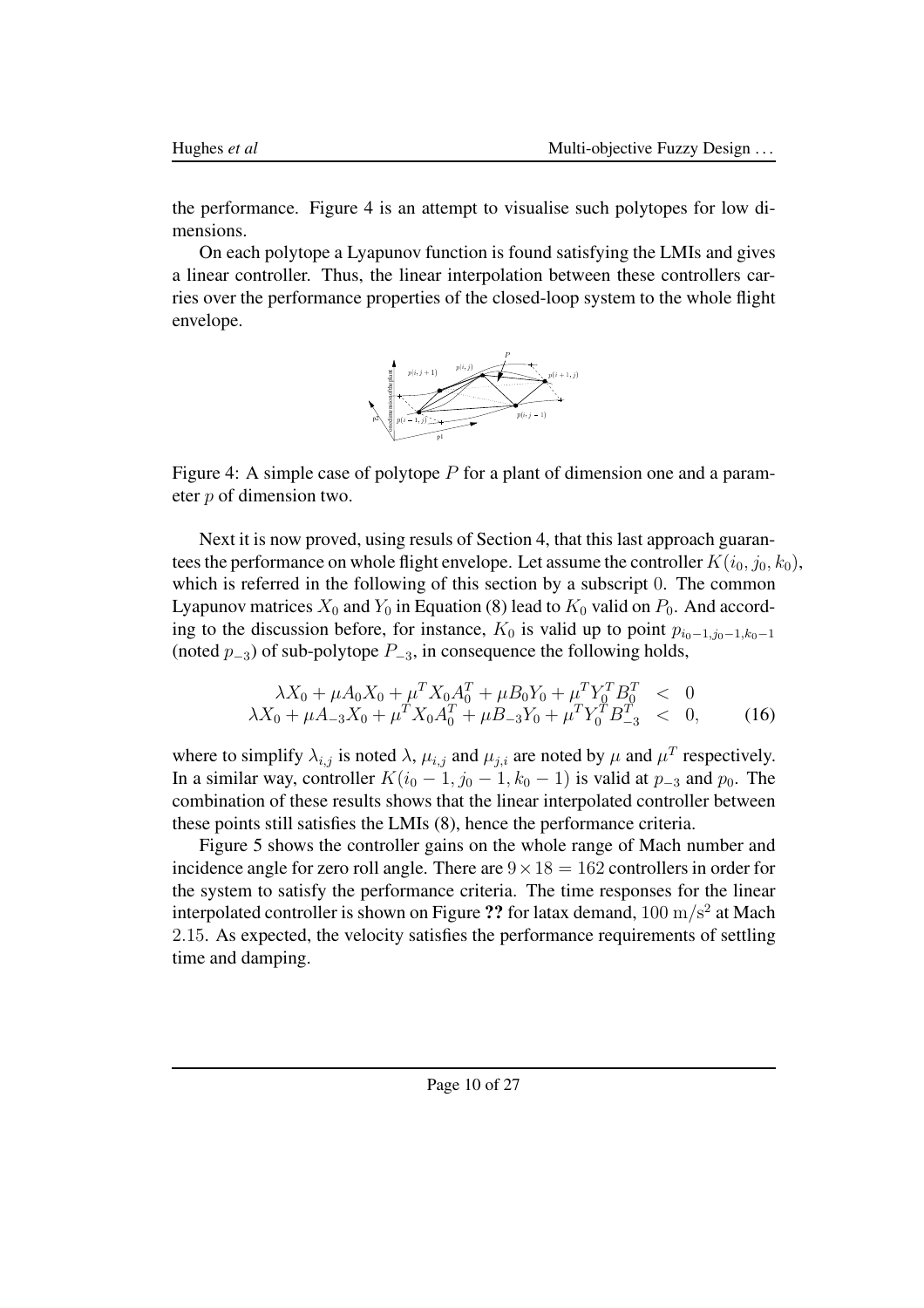Figure 5: The gain scheduling controller gains for the flight envelope at  $0^{\circ}$  roll angle.

## 6 Fuzzy Inference System

A Takagi-Sugeno (T-S) fuzzy controller [11] is used to determine the control gains required for any given Mach and incidence angle in order to generate a system with a given performance characteristic. The system has two inputs, Mach and incidence, and generates three outputs which are the three control gains required for the PI controller.

The Takagi-Sugeno (T-S) fuzzy controller is composed of  $r$  rules that can be represented as:

Plant rule *i*: If  $e_i$  is  $M_j$  and  $e_i$  is  $I_k$ 

**Then**  $\delta K_{n_i} = K_{n_i}$ ,  $i = l, 2, \ldots r$ , and  $n = 1, \ldots 3$ ,

Where  $M_i$  and  $I_k$  are individual membership functions of the two inputs and  $K_{n_i}$ is the required set of gains for the rule.

The T-S fuzzy model infers the gains  $K_{n_i}(t)$  as the output of the fuzzy model, given all the rules, as follows, where  $\nu_i$  is the total degree of membership for rule i.

$$
K_{n_i} = \frac{\sum_{i=1}^{r} \nu_i[\delta K_{n_i}]}{\sum_{i=1}^{r} \nu_i}
$$
 (17)

# 7 Multiobjective Evolutionary Algorithm

### 7.1 Introduction

Evolutionary Algorithms are optimisation procedures which operate over a number of cycles (generations) and are designed to mimic the natural selection process through evolution and survival of the fittest [6]. A *population* of M independent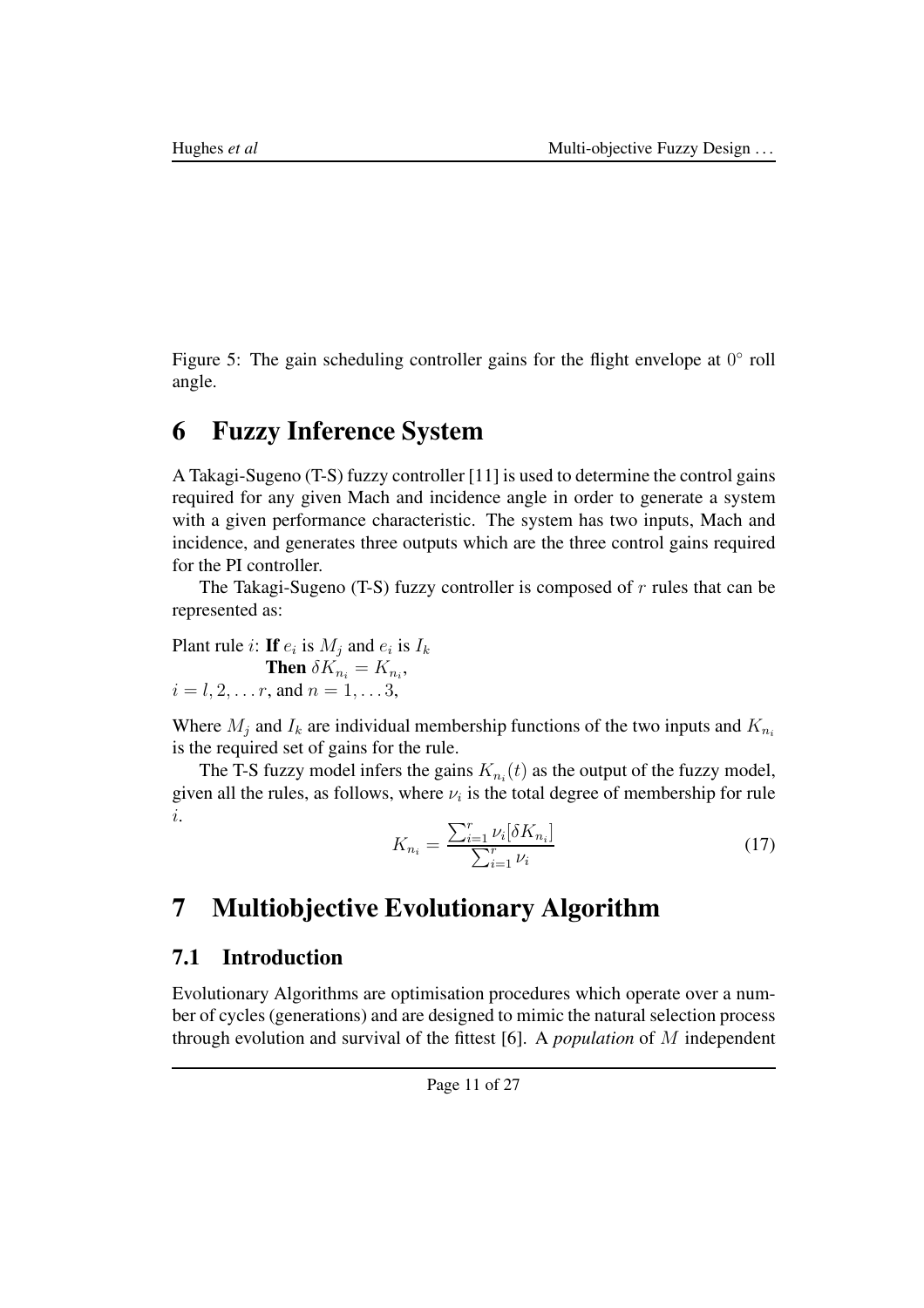individuals is maintained by the algorithm, each individual representing a potential solution to the problem. Each individual has one *chromosome*. This is the genetic description of the solution and may be broken into n sections called *genes*. Each gene represents a single parameter in the problem, therefore a problem that has eight unknowns for example, would require a chromosome with eight genes to describe it.

The three simple operations found in nature, natural selection, mating and mutation are used to generate new chromosomes and therefore new potential solutions. In this paper, an evolutionary strategy was used where new chromosomes were generated by a combination of mating (otherwise known as *crossover*) and applying Gaussian noise to each gene in each chromosome, with a standard deviation that evolved along with each gene. Each chromosome is evaluated at every generation using an *objective function* that is able to distinguish good solutions from bad ones and to score their performance. With each new generation, some of the old individuals die to make room for the new, improved offspring. Despite being very simple to code, requiring no directional or derivative information from the objective function and being capable of handling large numbers of parameters simultaneously, evolutionary algorithms can achieve excellent results.

#### 7.2 Algorithm structure

The evolutionary strategy begins by generating an initial population of 50 chromosomes at random with the standard deviations of the mutations all set initially as one eighth of the total range of each gene. The initial population is evaluated and objective values generated (see section 7.3) and then sorted (section7.4). Crossover and mutation are then applied to the chromosomes to generate another 50 chromosomes. These new chromosomes are then evaluated and the best 50 from all 100 chromosomes are chosen for the next generation. The process is repeated for 100 generations.

The crossover operation takes each chromosome in turn (chromosome  $a$ ), and for each chooses a second chromosome at random (with replacement) to cross with (chromosome b). A new chromosome (c) is generated 70% of the time using (18), and for the remaining 30% of the time, a copy of chromosome a is made. In (18),  $a_k$ ,  $b_k$  &  $c_k$  are gene k of chromosomes a, b & c and  $U_k$  is a uniform random number in the range  $[0,1]$  chosen anew for each gene and each chromosome a.

$$
c_k = a_k + (b_k - a_k)(1.5U - 0.25)
$$
 (18)

The evolutionary strategy updates the standard deviation of the mutation and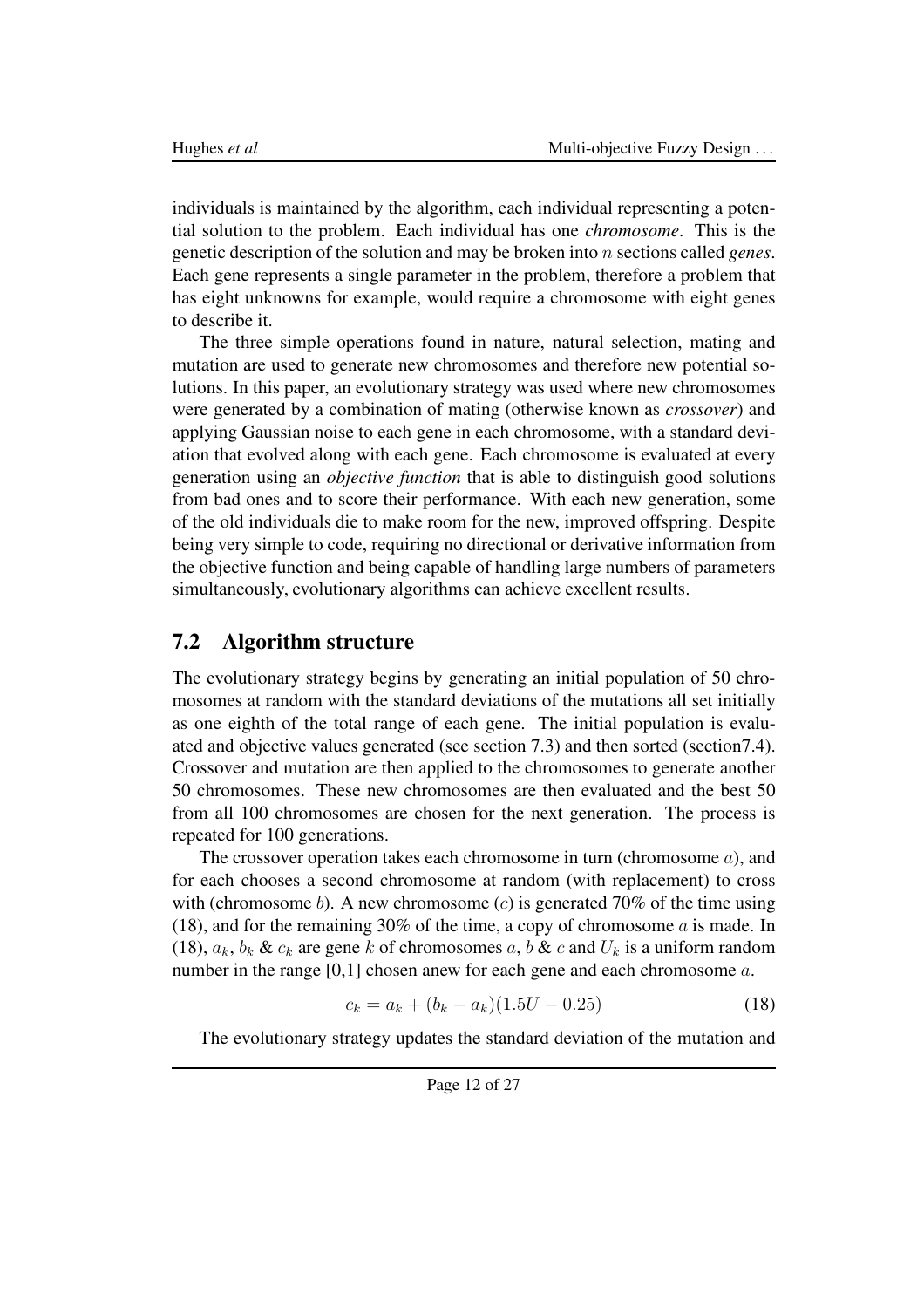the value of each gene for every gene in each new chromosome, using (19). In (19),  $\sigma'_{k}(x)$  is the standard deviation of gene k of chromosome x,  $\omega'_{k}(x)$  is the value of gene k of chromosome x,  $N(0, 1)$  is a random number with zero mean and unity variance Gaussian distribution and is chosen once per chromosome,  $N_k(0, 1)$ is a random number with zero mean and unity variance Gaussian distribution and is chosen afresh for every gene, and  $n$  is the number of genes in each chromosome.

$$
\sigma'_{k}(x) = \sigma_{k}(x) \exp(\tau_{0} N(0, 1) + \tau_{1} N_{k}(0, 1))
$$
  
\n
$$
\omega'_{k}(x) = \omega_{k}(x) + \sigma'_{k}(x) N_{k}(0, 1)
$$
  
\n
$$
\tau_{0} = \frac{1}{\sqrt{2\sqrt{n}}}
$$
  
\n
$$
\tau_{1} = \frac{1}{\sqrt{2n}}
$$
\n(19)

#### 7.3 Chromosome structure and objectives

#### 7.3.1 Chromosome

The chromosome structure needs to represent both the membership functions for the two inputs, and the output values for every possible rule. Three, four and five membership functions have been used for each of the two inputs. The member functions are triangular and overlapping to always give a unity sum as shown in figure 6

For the two inputs, the input ranges are  $e_0 = 0.6$  to  $e_m = 6$  for the Mach number, and  $e_0 = 0^\circ$  to  $e_m = 30^\circ$  for the incidence. For example, for four member functions on an input, three genes are required to describe the relative positions of the peaks of the member functions as shown in figure 6. This process gives a total of 4 genes to represent the membership functions for three member functions per input, 6 genes for four member functions per input, and 8 for five member functions. Each of the genes must lie in the range  $(0,1]$ .

With *n* member functions per input, there will be  $n^2$  possible rules. The output value for each the rules is simply a triplet of constants, one for each of the three outputs. Therefore with say four input member functions on each input, there are 16 possible rules, at 16 possible combinations of Mach and incidence. At each Mach–incidencecombination, the three control gains are calculated by evaluating a local model of the system. The gains calculated by the local model are then associated with the corresponding rule and used to create the fuzzy control surface.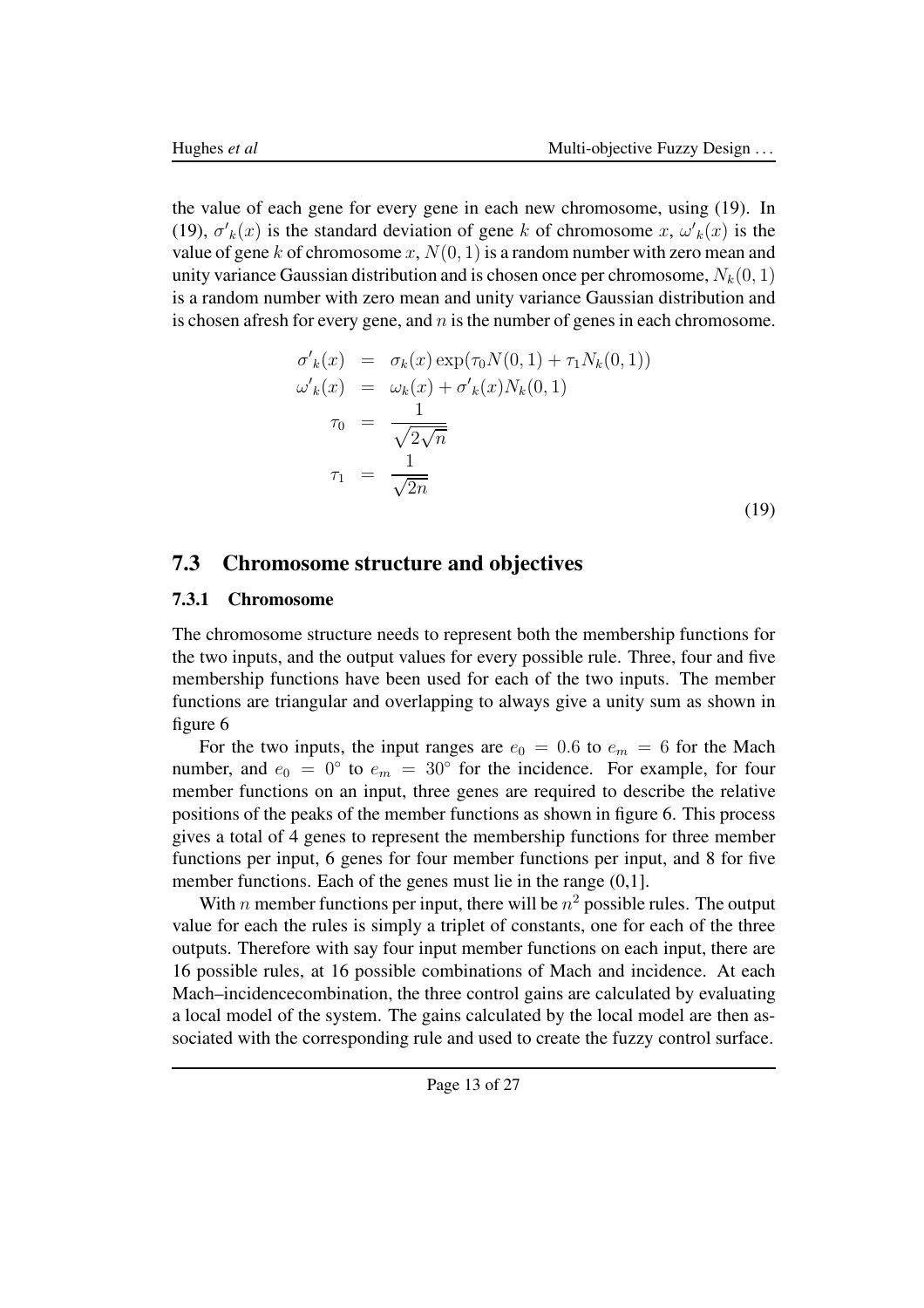

Figure 6: Membership function structure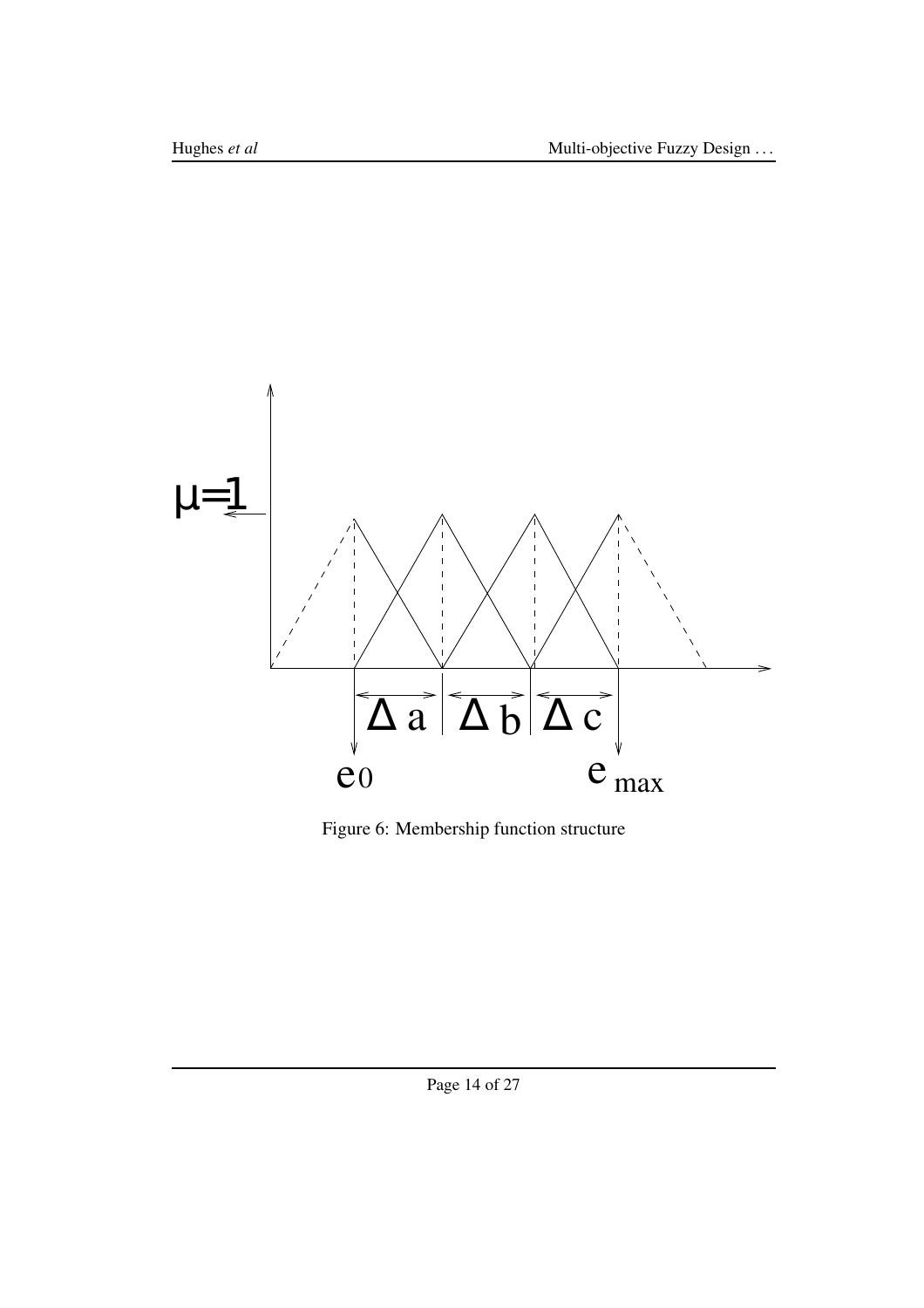#### 7.3.2 Objectives

The performance is tested by generating the step response of the system for 100 uniformly spaced points in the Mach / incidence domain (10 per input). The rise time and settling time of the system are recorded at each point. Two objectives are then generated that summarise the performance of each chromosome.

The first objective is taken as the difference between the slowest and fastest rise times of the 100 trials for each chromosome. The second objective is the difference between the slowest and fastest settling times.

## 7.4 Non-dominated Ranking

With multiple objectives, a Pareto-optimal set of results [6] may be formed where no single solution is better than any other in all objectives. These solutions are said to be *non-dominated* as no solution can be chosen in preference to the others based on the all objectives alone. There exists a single Pareto-optimal set of solutions to the problem. At any intermediate stage of optimisation, a set of non-dominated results will have been identified. This set may or may not be the Pareto optimal set.

A non-dominated ranking method [6] is used in the evolutionary algorithm to generate and maintain a non-dominated set of results. Conventional evolutionary algorithms often use a ranking method where the calculated objective values are sorted and assigned a rank that is dependent only upon their position in the list, rather than their objective value. The ranking operation helps to prevent premature convergence of the evolutionary algorithm.

The non-dominated ranking system operates by first identifying the non-dominated solutions in the population and assigning them a rank of one. A dummy value (1 in this implementation) is assigned to these solutions and a sharing process is applied. With the sharing, the dummy values of the individuals' are reduced if they have near neighbours (in the objective space). The sharing process ensures that a spread of solutions is obtained across the non-dominated front. The minimum value assigned to the level-one solutions is identified and then reduced slightly (by 1%) and used as a dummy value for the next level of processing. The levelone individuals are removed from the population and the identification–sharing process repeated on the remaining set, using the reduced dummy value for the sharing operation. The ranking process is continued until all of the individuals have been accounted for. The resulting objectives are intended to be used with a *maximisation* strategy and have been adjusted to allow both of the objectives to be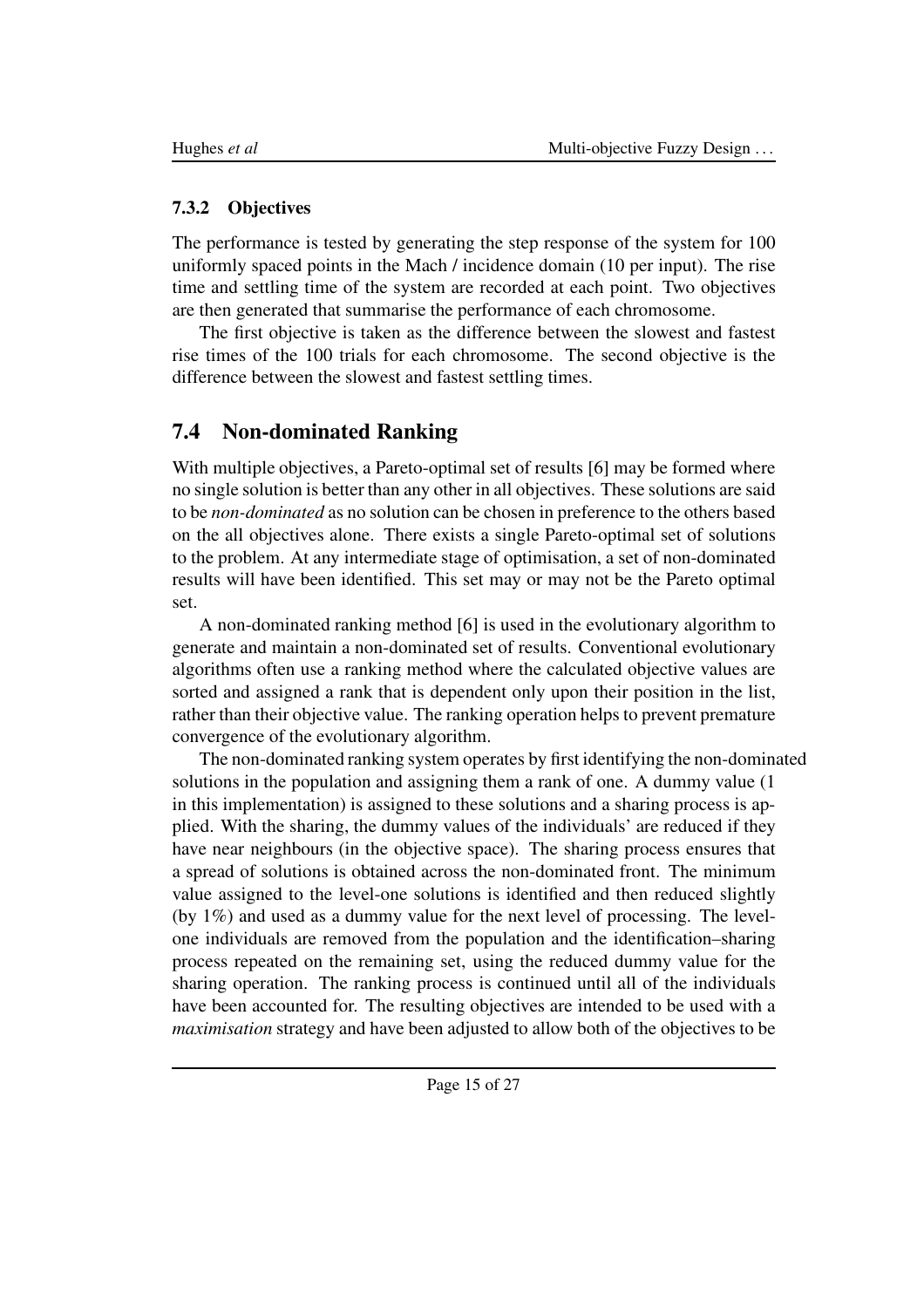minimised.

## 8 Experimental Results

Figure 7 shows a set of typical non-dominated surfaces after 100 generations for each of the membership function configurations. Both of the objectives cannot be minimised simultaneously, so the Pareto front forms curves. All of the solutions on the non-dominated front are valid solutions to the problem and it is down to the system designer to choose a single solution for use in the control system.



Figure 7: Pareto set for 5 Membership Functions (MF) each, 4 MF each and 3 MF each

Figures 8 and 9 show the locations of the membership functions for the 3 membership function system (MF 1 and 3 are at zero and 1 respectively). The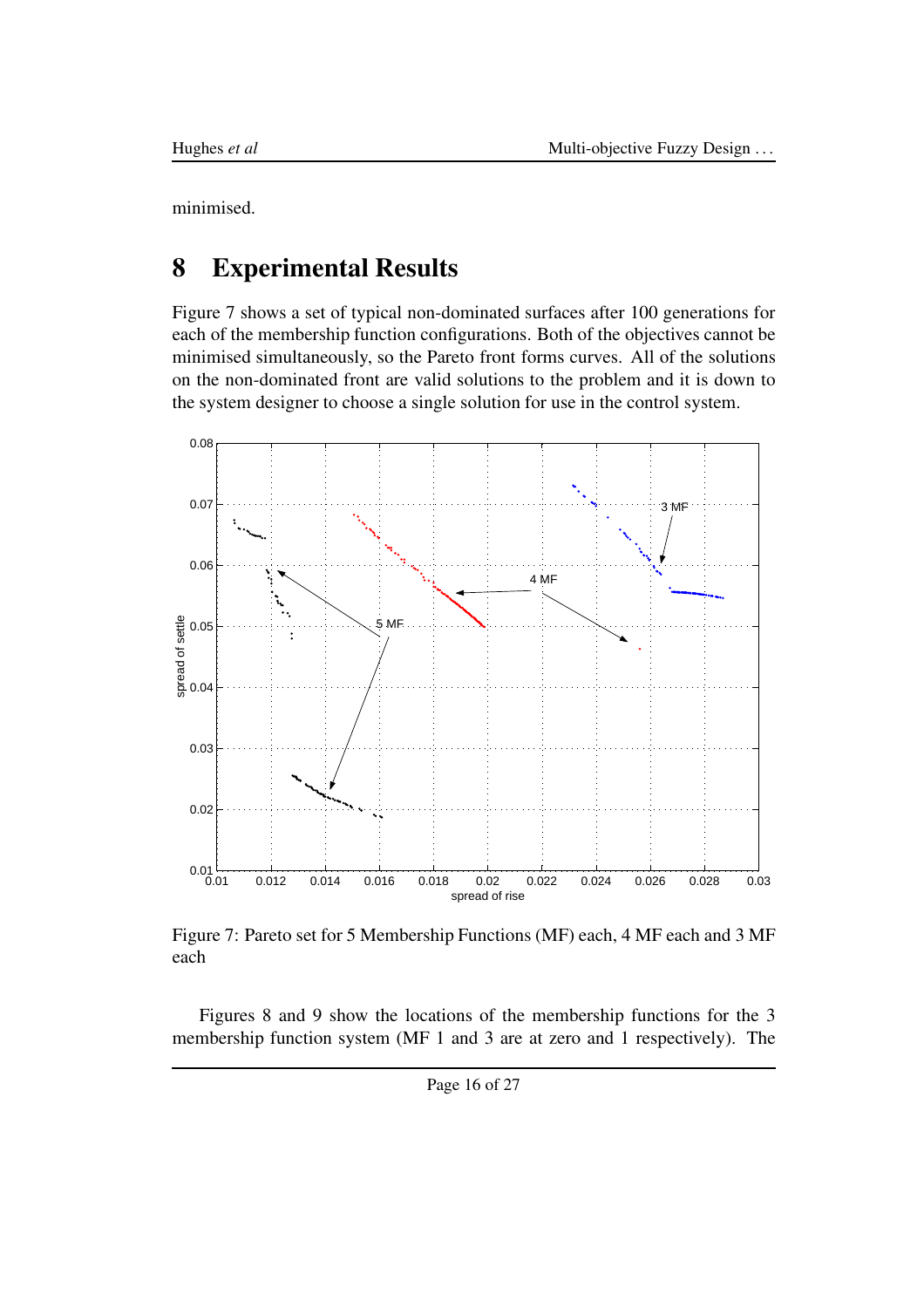positions are sorted to correspond to the order of the points on the Pareto set, with point 1 corresponding to the solution in the top left hand corner of the Pareto set. Figures 10, 11, 13 & 8 show the corresponding plots for the trials with 4 and 5 membership functions per input.



Figure 8: Membership function locations for Mach and 3 member functions

It is clear from figures 8, 10  $\&$  12 that the Mach input is dominant when shaping the control surfaces. The lines on the plots progress smoothly with respect to the objective surface, whereas figures 9, 11  $\&$  13 have little correlation with the progression of the objectives. This effect suggests that fewer membership functions are required for the incidence input.

Figures 14, 15 & 16 show the surfaces generated by the fuzzy inference systems for the three control gains for the solution with 5 membership functions in both inputs that minimises the error in the spread of rise times.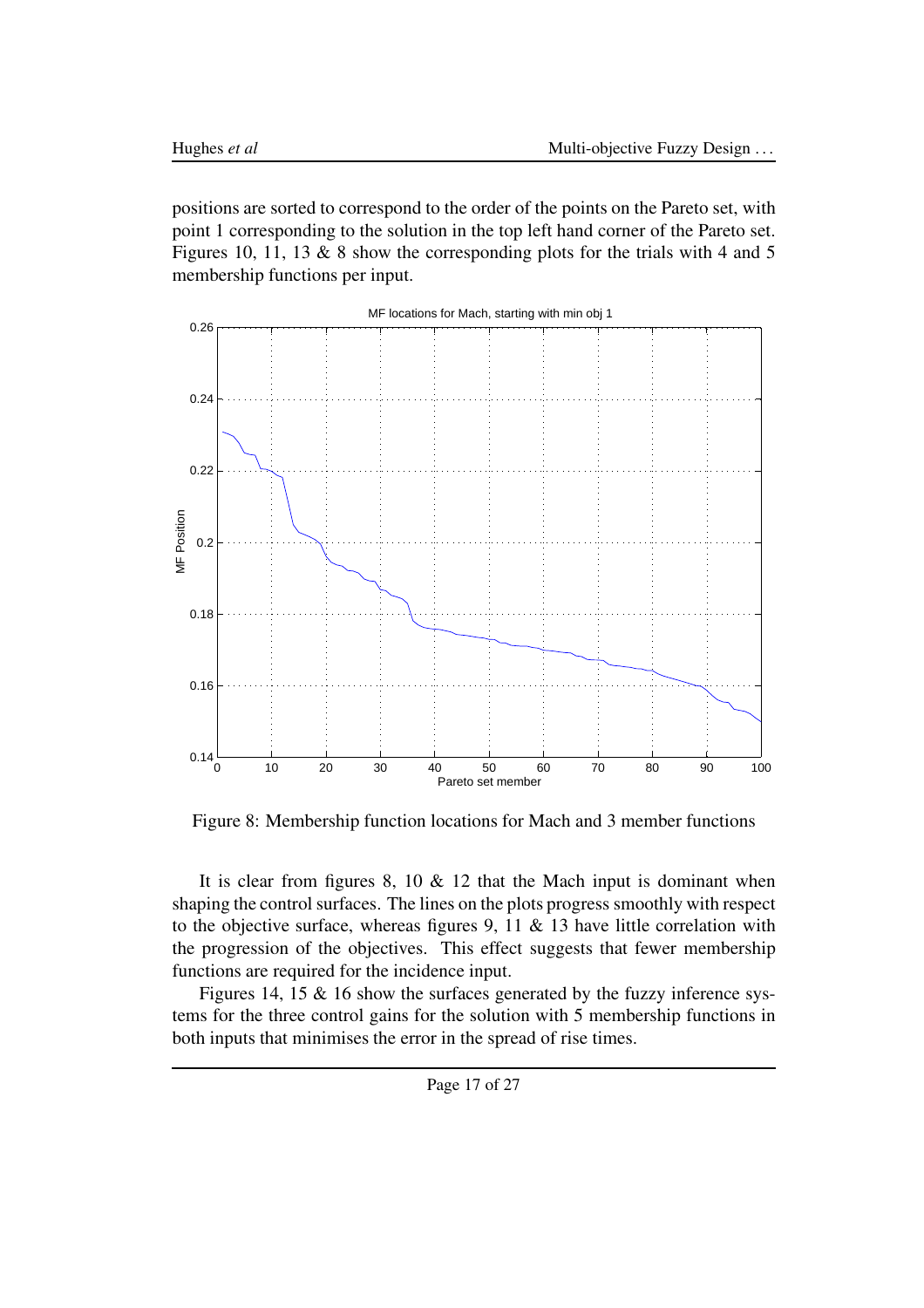

Figure 9: Membership function locations for Incidence and 3 member functions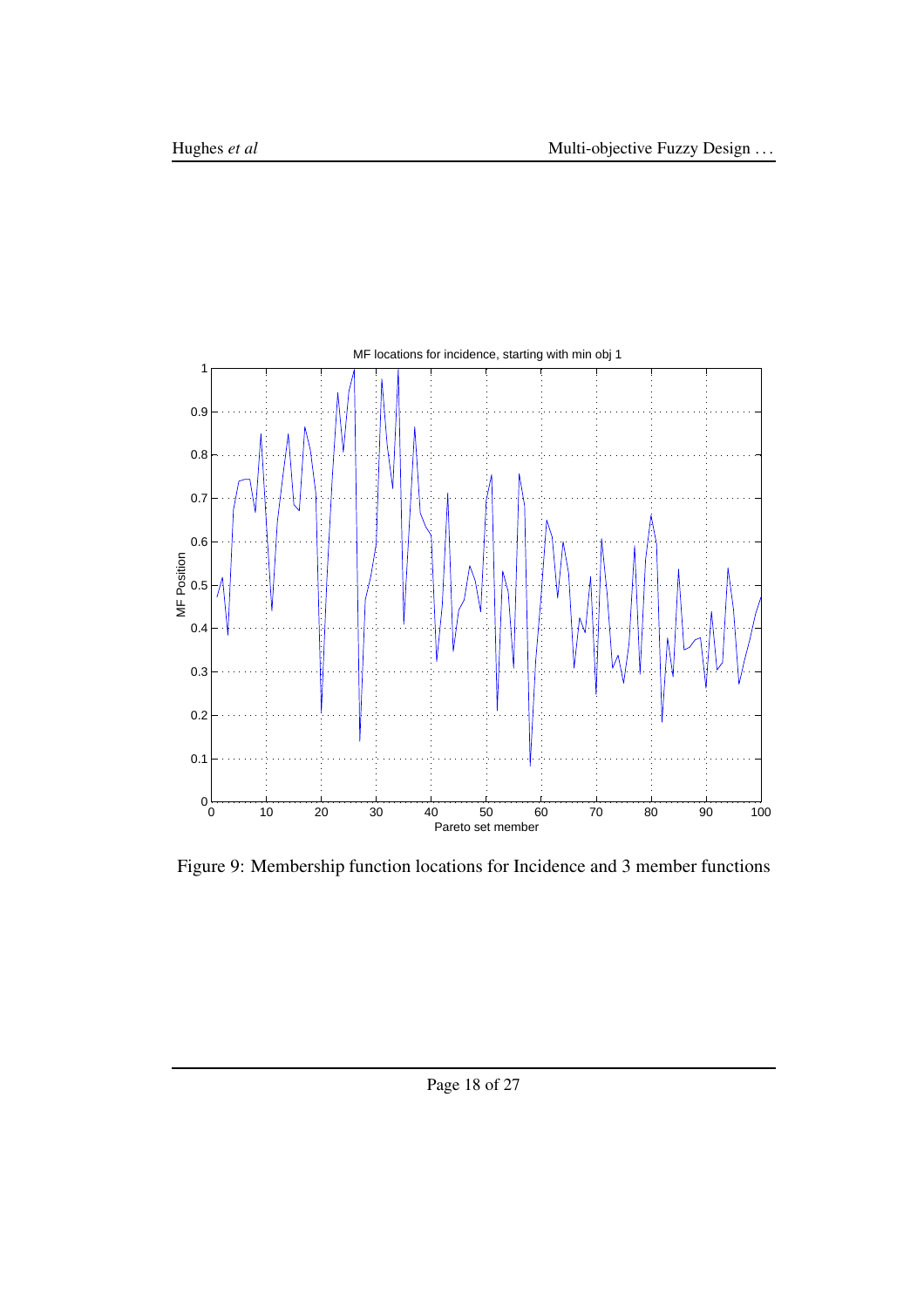

Figure 10: Membership function locations for Mach and 4 member functions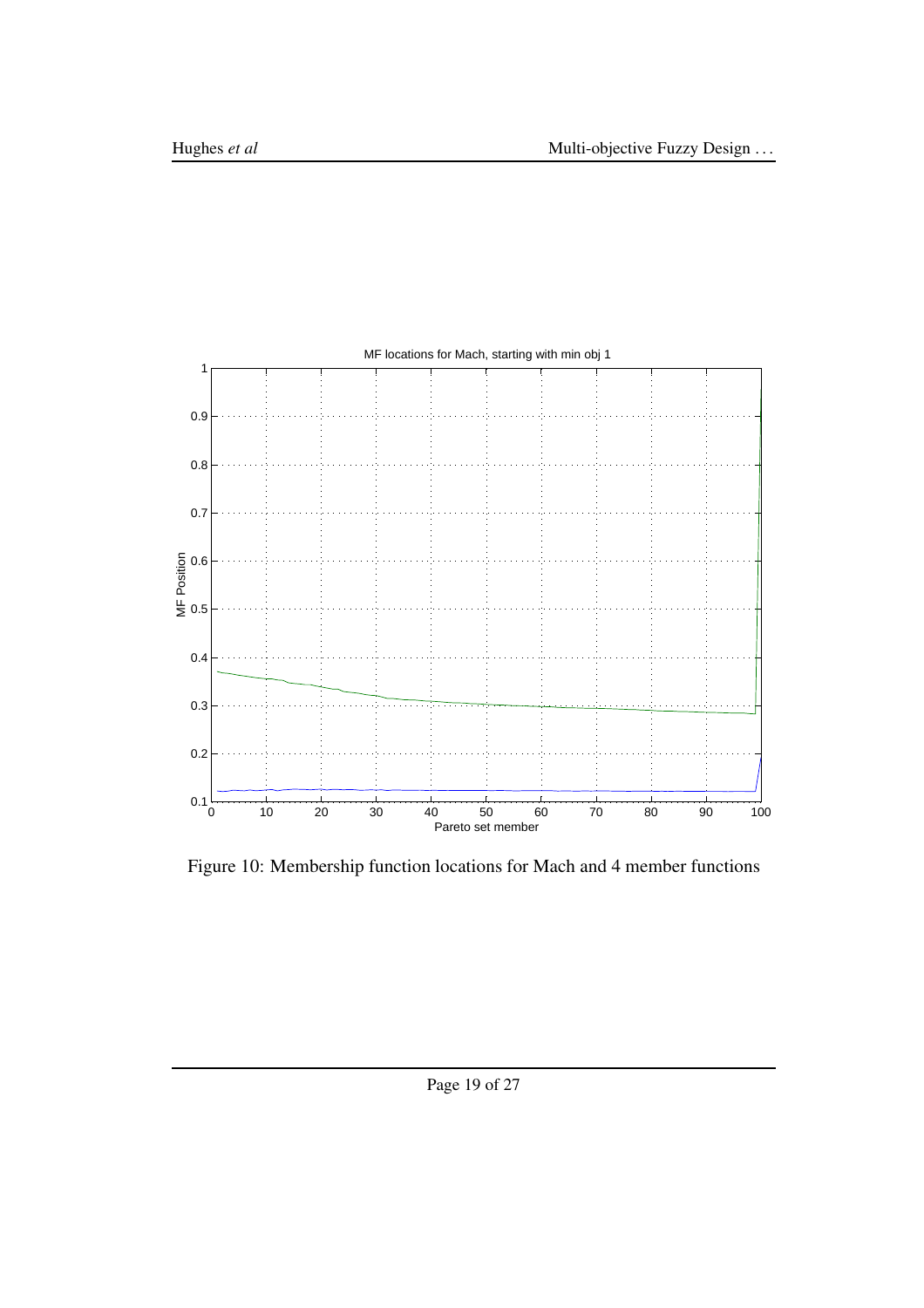

Figure 11: Membership function locations for Incidence and 4 member functions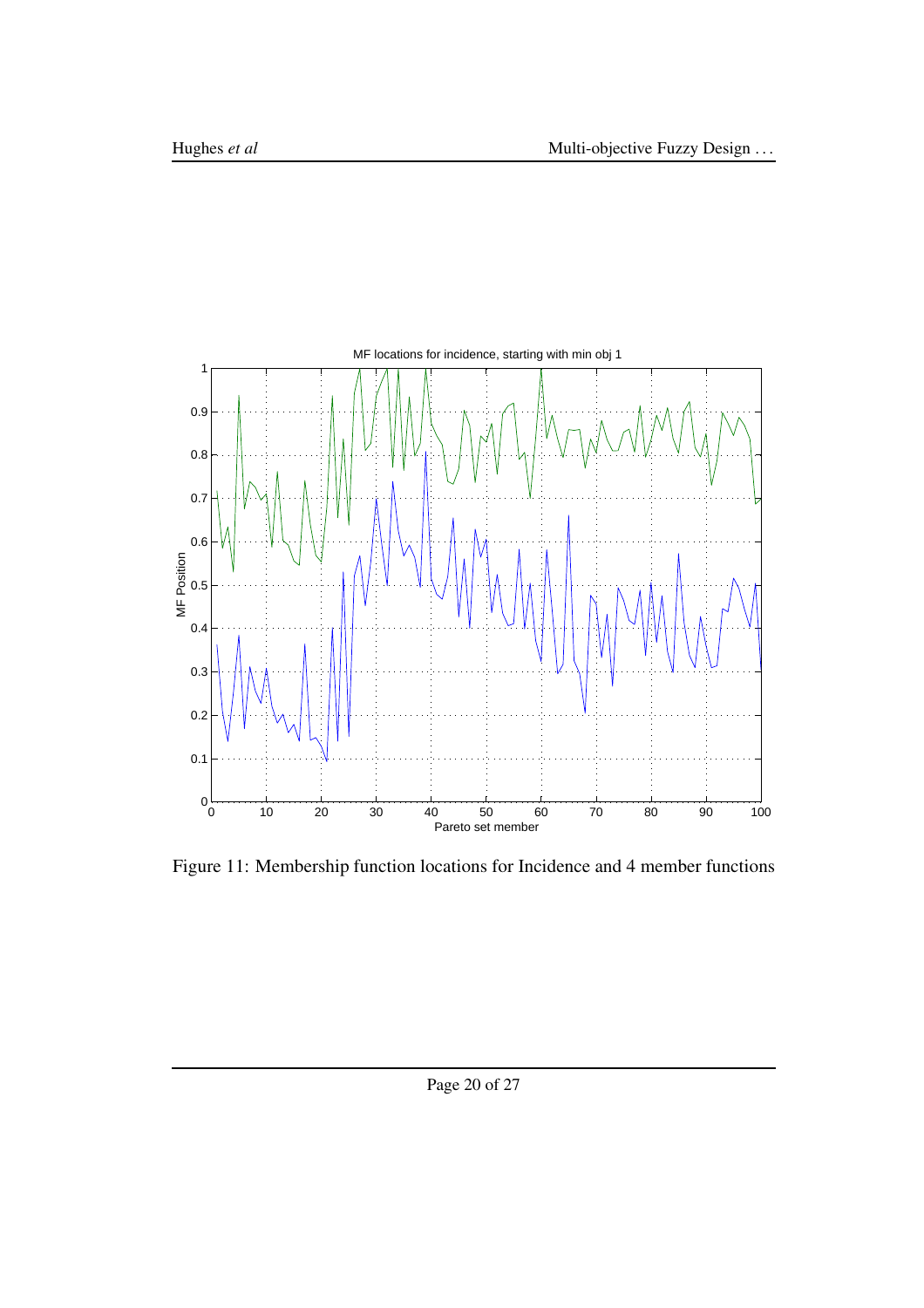

Figure 12: Membership function locations for Mach and 5 member functions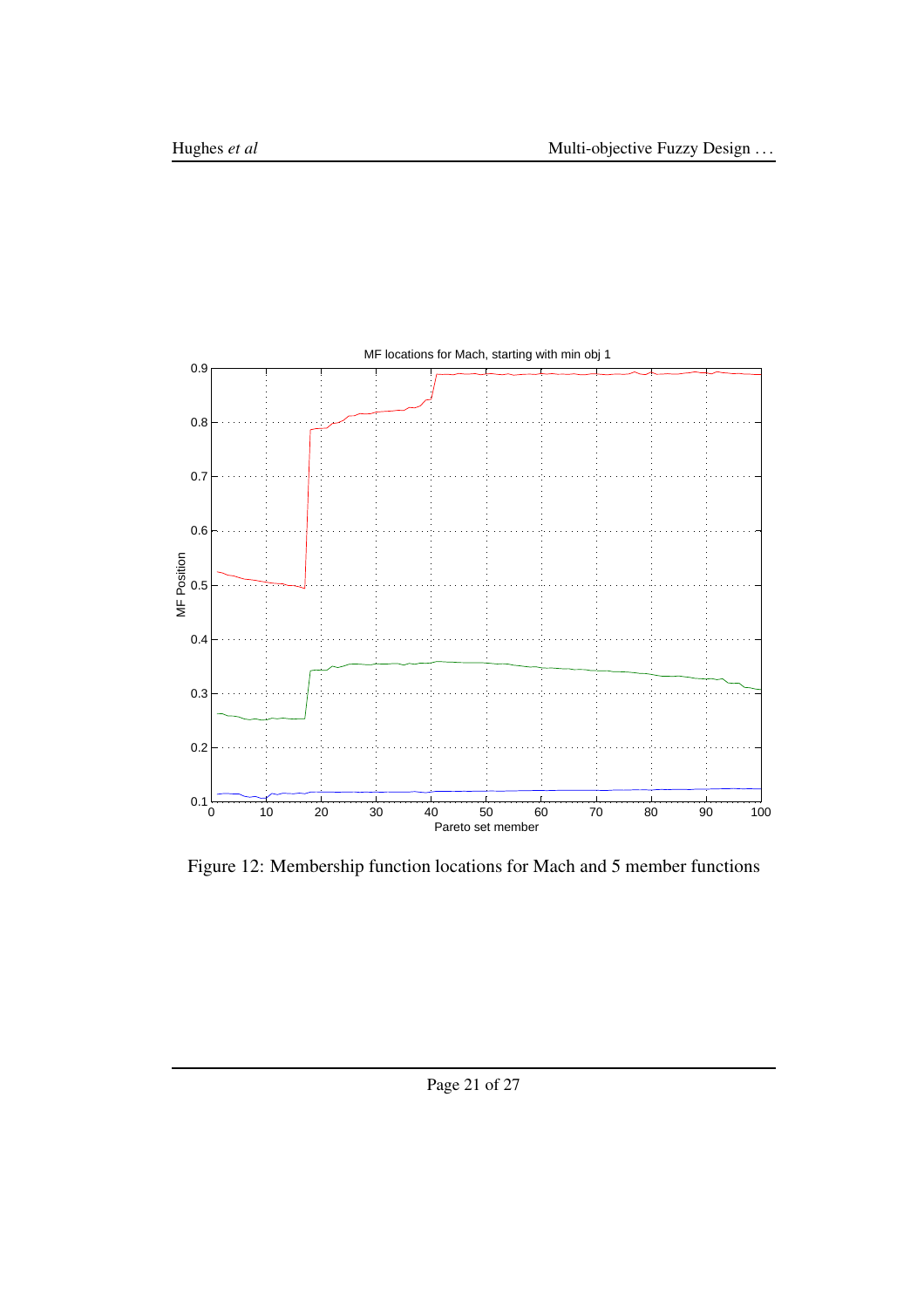

Figure 13: Membership function locations for Incidence and 5 member functions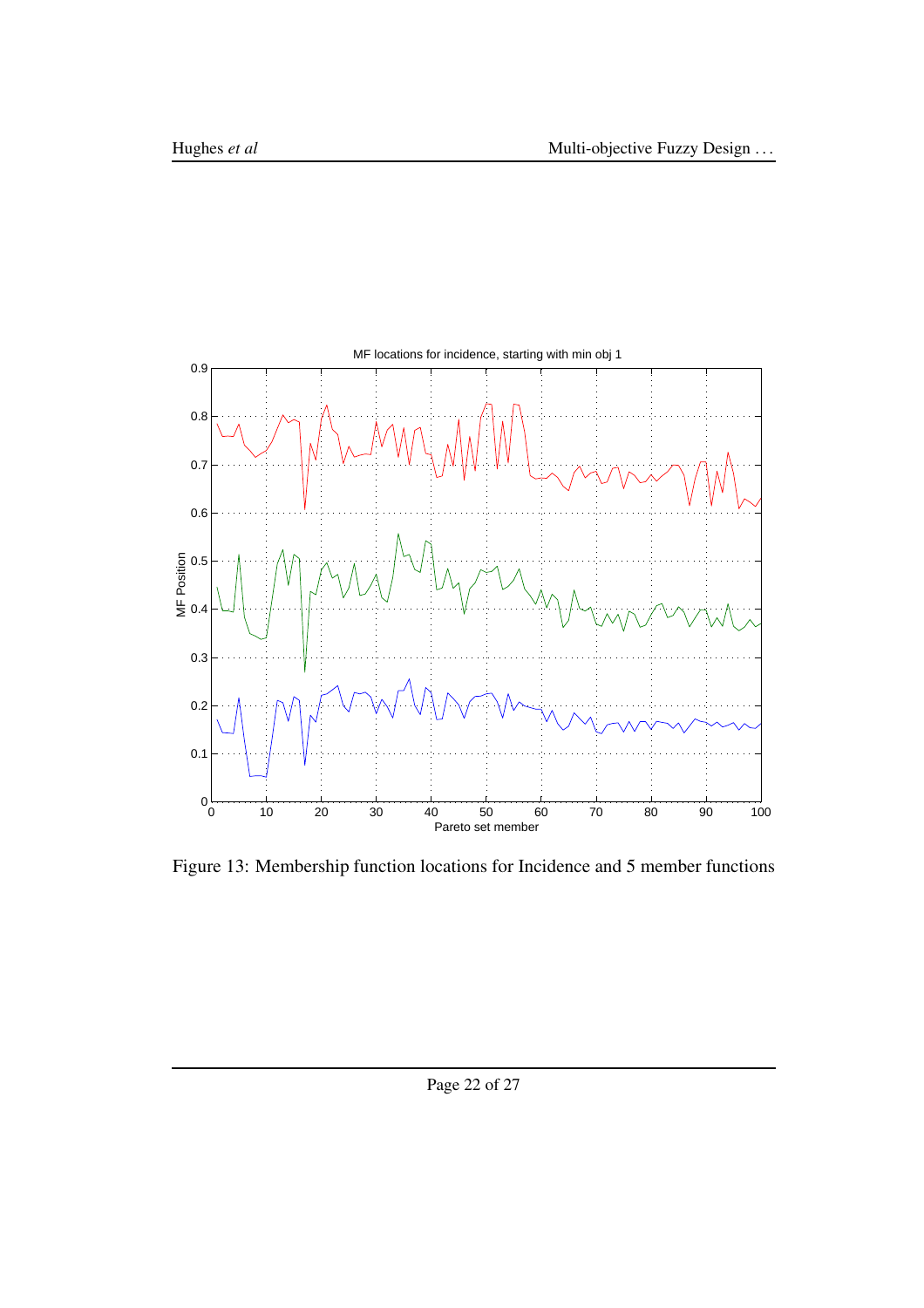

Figure 14: Example gain surface for  $K_1$  and 5 MF per input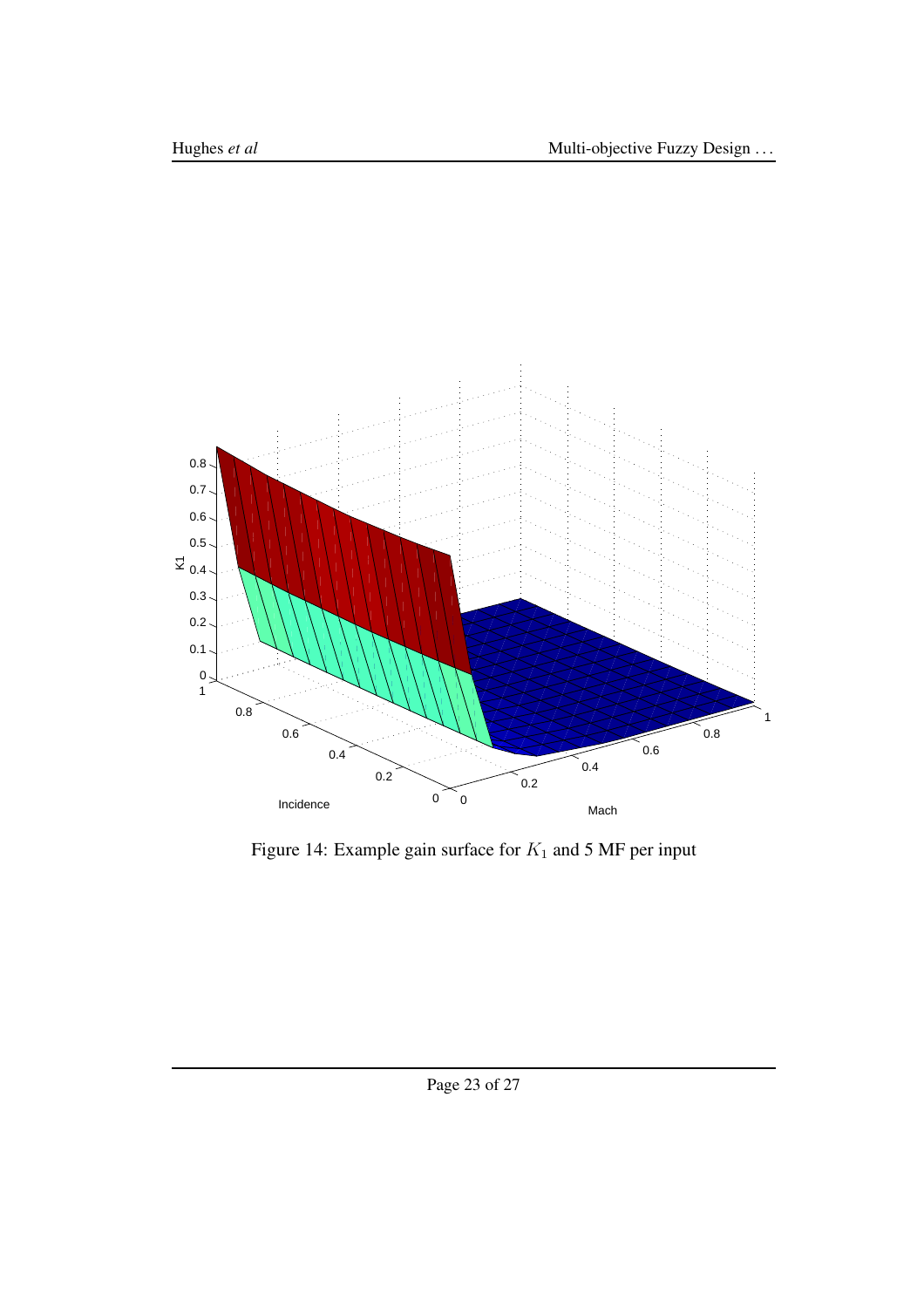

Figure 15: Example gain surface for  $K_2$  and 5 MF per input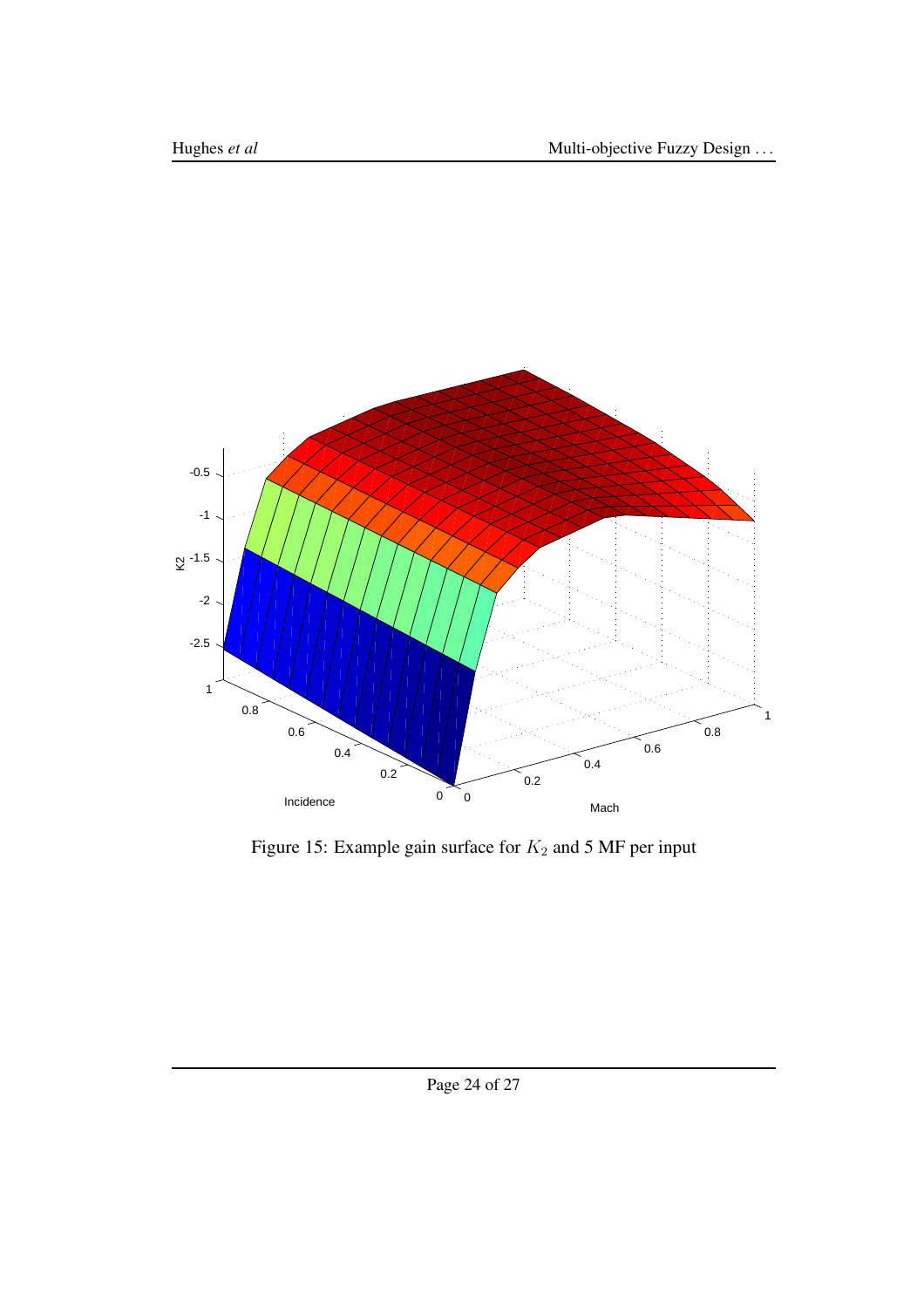

Figure 16: Example gain surface for  $K_3$  and 5 MF per input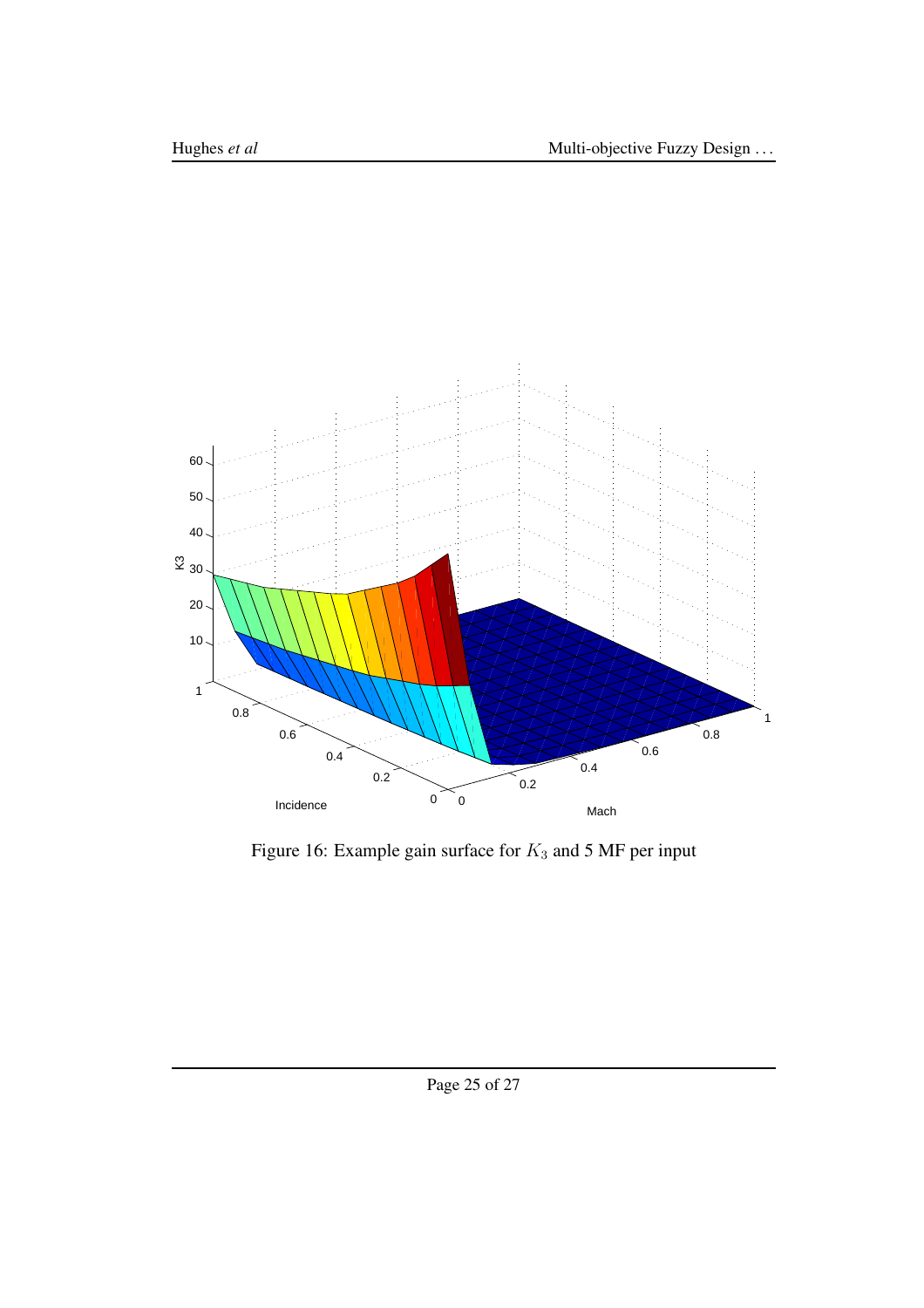## 9 Conclusions

This paper has shown that a fuzzy pole-placement controller can be designed for complex non-linear systems to produce given performance over a range of plant conditions. The use of evolutionary algorithms to optimise the fuzzy inference system removes the requirement of expert knowledge to design the fuzzy landscape as the multiobjective algorithm is capable of discovering a range of solutions with little designer intervention.

The multiobjective formulation allows many potential solutions to be generated simultaneously. The designer can then choose a candidate solution whilst being informed of what other solutions to the problem may exist.

## References

- [1] Tsourdos, A., Żbikowski, R., and White, B. A., "Robust design of sideslip velocity autopilot for a quasi-linear parameter-varying missile model," *Journal of Guidance, Control and Dynamics*, , 2000, Accepted.
- [2] Rugh, W. J., "Analytical Framework for Gain Scheduling," *IEEE Control Systems Magazine*, Vol. 11, 1993, pp. 799–803.
- [3] Kamen, E. W. and Khargonekar, P. P., "On the Control of Linear Systems Whose Coefficients are Functions of Parameters," *IEEE Transactions on Automatic Control*, Vol. 29, No. 1, 1984, pp. 25–33.
- [4] Shamma, J. S. and Athans, M., "Guaranteed Properties of Gain Scheduled Control for Linear Parameter-Varying Plants," *Automatica*, Vol. 27, No. 3, 1991, pp. 559–564.
- [5] Shahruz, S. M. and Behtash, S., "Design of Controllers for Linear Parameter Varying Systems by the Gain Scheduling Technique," *Journal of Mathematical Analysis and Applications*, Vol. 168, No. 1, 1992, pp. 195–217.
- [6] Deb, K., *Multi-objective optimization using evolutionary algorithms*, John Wiley & Sons, , 2001.
- [7] Horton, M. P., "Autopilots for Tactical Missiles: An Overview," *IMechE: Journal of Systems and Control Engineering*, Vol. 209, 1995, pp. 127–139.